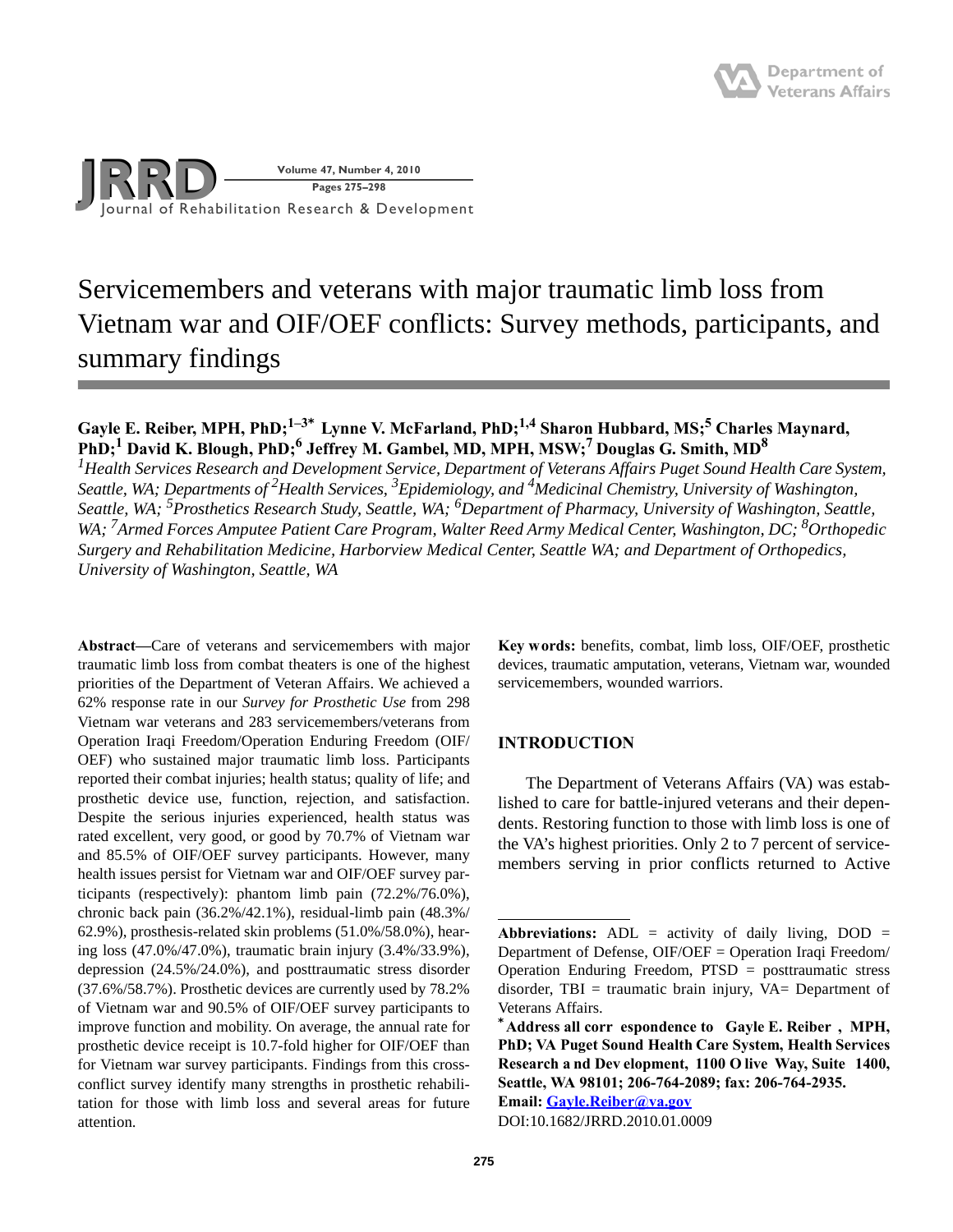Duty after major limb loss [1–2]. A recent Department of Defense (DOD) Rehabilitation Directive is facilitating the return of servicemembers with major traumatic limb loss from Operation Iraqi Freedom/Operation Enduring Freedom (OIF/OEF) to their highest possible functional level so that major limb loss does not prevent them from maximizing their career options in either the military or civilian sectors [3–5]. The DOD's Amputee Patient Care Programs at Walter Reed Army Medical Center, Washington, DC; Brooke Army Medical Center, San Antonio, Texas; and Naval Medical Center, San Diego, California, offer state-of-the-art rehabilitation, prostheses, assistive technologies, and training to restore function for servicemembers with limb loss to the extent possible [6]. The goal of early rehabilitation for servicemembers with traumatic limb loss in center-based comprehensive rehabilitation programs is to restore function and quality of life to the fullest extent possible and provide state-of-the-art prostheses, wheeled mobility, and other assistive devices.

The mortality among servicemembers injured in combat decreased from 24 percent in the Vietnam war to approximately 20 percent in OIF/OEF. This is largely attributed to changes in protective gear and equipment, immediate battlefield triage, and forward surgical teams linked to comprehensive care [7–8]. The total number of servicemembers with traumatic limb loss from the Vietnam war is estimated at 3.4 percent of battle injured or 5,283 individuals [9]. This compares with 2.6 percent of battle injured with limb loss or nearly 1,000 individuals to date in OIF/OEF.\*

Following limb loss, adjusting to life with a prosthesis and other mobility technologies is a complex rehabilitation process. Each day, individuals with limb loss balance issues of pain and physical and psychological limitations with decisions about activities of daily living (ADLs), use of prostheses, adaptive devices, and wheeled mobility. Over time, those with limb loss select and use prosthetic devices and other technologies that maximize their function and conserve their time. Some Vietnam war veterans with major traumatic limb loss are now interested in trying new, technologically advanced, or specialty prosthetic devices to improve their function and

increase their participation in recreational activities, while some OIF/OEF servicemembers and veterans are simplifying the number of prosthetic devices they use on a regular basis to minimize prosthetic burden.

It is important to forecast shifts in prosthetic use and associated costs since the VA prosthetic limb distribution policy allows veterans with limb loss to receive any prosthesis requested if it is deemed medically and functionally indicated.† Therefore, the purpose of this article is to summarize findings from Vietnam war veterans and OIF/ OEF veterans and servicemembers with traumatic limb loss who completed the *Survey for Prosthetic Use* (**[Appendix 1](prostheticssurvey.pdf)** , available online only) and to identify issues of importance to servicemembers, veterans, and the agencies caring for them.

# **METHODS**

# **Survey Participants**

Our goal was to include all eligible OIF/OEF servicemembers with traumatic limb loss and an equivalent number of Vietnam war veterans, oversampling to include all those with unilateral upper-limb loss and multiple limb loss. We enrolled 298 veterans from the Vietnam war and 283 servicemembers and veterans from OIF/OEF [10]. A glossary of study terms and definitions is located at the end of this issue [11].

### *Vietnam War Participants*

We identified veterans aged 50 to 80 who sustained major traumatic limb loss in the Vietnam war combat theater (1961–1973) and received service-connected disability benefits for limb loss using VA Compensation and Pension Mini Master files in Austin, Texas. We searched on the following diagnosis codes: veterans with traumatic, combat-related upper-limb loss (5,120–5,156); lowerlimb loss (5,160–5,173); and multiple limb loss (5,104– 5,111) [10]. From the roster of 2,531 Vietnam war veterans with major limb loss, we selected 501 individuals: all with major unilateral upper-limb loss (96), all with multiple limb loss (73), and a random sample of 332 individuals with unilateral lower-limb loss. We verified participant

<sup>\*</sup>Scoville, Charles (Amputee Patient Care Service, National Naval Medical Center, Walter Reed Army Medical Center, Washington, DC). Conversation with: Gayle Reiber (VA Puget Sound Health Care System, Seattle, WA). 2010 Jan 4.

<sup>†</sup>Downs, Fred (Veterans Health Administration). Conversation with: Gayle Reiber (VA Puget Sound Health Care System, Seattle, WA). 2008 Mar 12.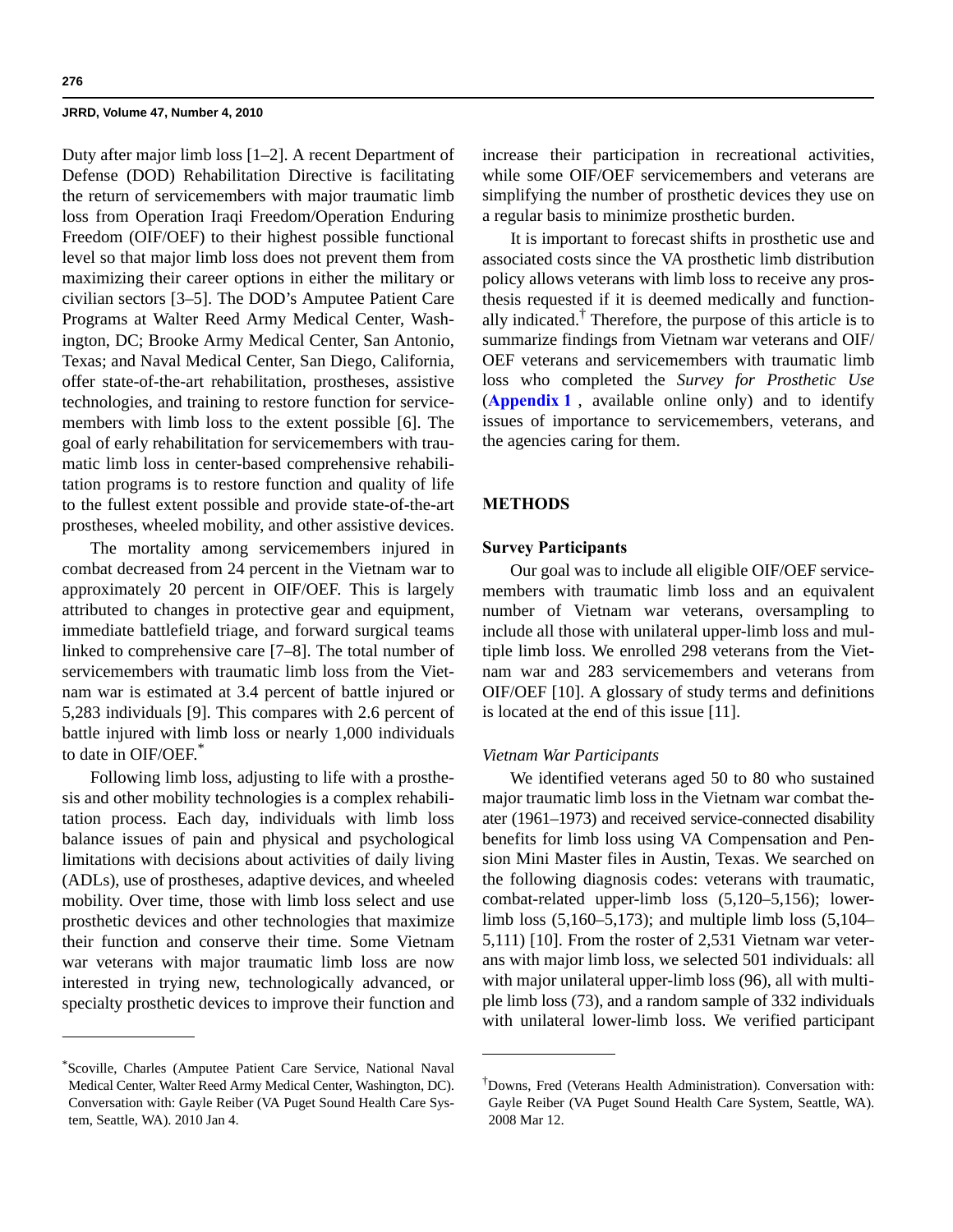contact information for these 501 veterans through the VA Corporate Data Warehouse. Survey exclusion criteria included amputation to only fingers or toes, being cognitively unable to respond to the survey, no valid contact information, or being deceased.

### *OIF/OEF Participants*

We identified all servicemembers from the OIF/OEF conflicts (January 2000–January 2008) with major traumatic limb loss from the Madigan Army Medical Center M-2 database, Tacoma, Washington; the VA Compensation and Pension file; and the Veterans Health Administration Health Eligibility Center database of discharged OIF/OEF veterans. Survey inclusion criteria for this cohort included major traumatic limb loss in the OIF/ OEF combat theater and being at least 1 year following limb loss. Exclusion criteria included being cognitively unable to respond to the survey, no valid contact information, amputation to only fingers or toes, or being deceased. We identified 541 servicemembers and veterans who were 1 year since limb loss by February 21, 2007; of these servicemembers and veterans, 110 had unilateral upper-limb loss, 317 had unilateral lower-limb loss, and 114 had multiple limb loss. We verified participant contact information through the VA Corporate Data Warehouse and other Federal sources.

# **Survey Development and Content**

A group of rehabilitation and surgery clinicians and researchers developed the *Survey for Prosthetic Use* (**[Appendix 1](prostheticssurvey.pdf)**, available online only) to address key issues for veterans and servicemembers with major upper- and lower-limb loss. The survey used conventional survey methodology [12–14].

# *Demographic and Lifestyle Variables*

The survey's demographics and lifestyle variables included age at the time of the survey, sex, race, employment in military and nonmilitary positions, and current military status (Active Duty, National Guard/Reserves, in rehabilitation, or discharged). Lifestyle questions included marital status and whether participants had children.

### *Combat-Associated Injuries*

Participants reported their combat-associated injuries including the date and site(s) of limb loss. Upper-limb loss categories included partial hand, wrist disarticulation, transradial, elbow disarticulation, transhumeral,

shoulder, or forequarter. Lower-limb loss categories included partial foot, ankle disarticulation, transtibial, knee disarticulation, transfemoral, hip, and transpelvic. Participants also reported their number of pre- and postamputation-related surgeries.

In addition to limb loss, participants specified other combat injuries: injury to limb(s) without limb loss, head injury, eye injury, hearing loss, chest injury, abdominal injury, burns, and other combat injuries. Participants assessed the extent each combat injury affected current quality of life from 0 (does not affect at all) to 10 (strongly affects).

Participants with upper-limb loss reported cumulative trauma disorder (worn-limb syndrome) that may result from overuse of the nonamputated limb. Related conditions include carpal tunnel syndrome, cubital tunnel syndrome, tendonitis, arthritis, stiff or painful joints, and ganglion cysts. We assessed upper-limb function on 23 ADLs, including eating, dressing, housekeeping, community activities, automobile operation, use of tools, and sporting activities. Participants indicated whether they performed each ADL (1) using their prostheses, (2) using a one-arm technique, (3) assisted by another person, or (4) not at all.

Participants with lower-limb loss reported joint arthritis, stiff joints, heel pain, plantar fasciitis, and heterotrophic ossification. We grouped physical function into seven mutually exclusive graded levels:  $1 =$  cannot walk, need assistance to transfer;  $2 =$  cannot walk, does not need assistance to transfer;  $3 =$  household walker;  $4 =$ community walker;  $5 =$  walk with varying speeds;  $6 =$ low-impact activities, such as golf; and  $7 =$  high-impact activities, such as basketball or skiing.

### *Health Status and Comorbidity*

Self-reported health information used questions on health status from the previously validated 36-Item Short Form Health Survey [15–16]. We assessed the presence or absence of 15 comorbid conditions, including chronic back pain, phantom limb pain, residual-limb pain, arthritis, migraines, posttraumatic stress disorder (PTSD), depression, and traumatic brain injury (TBI).

# *Prosthetic and Assistive Devices and Services*

We measured the number and type of prosthetic devices ever and currently used and the frequency of daily prosthetic use. Participants reported on the number and types of prostheses ever received as follows: prostheses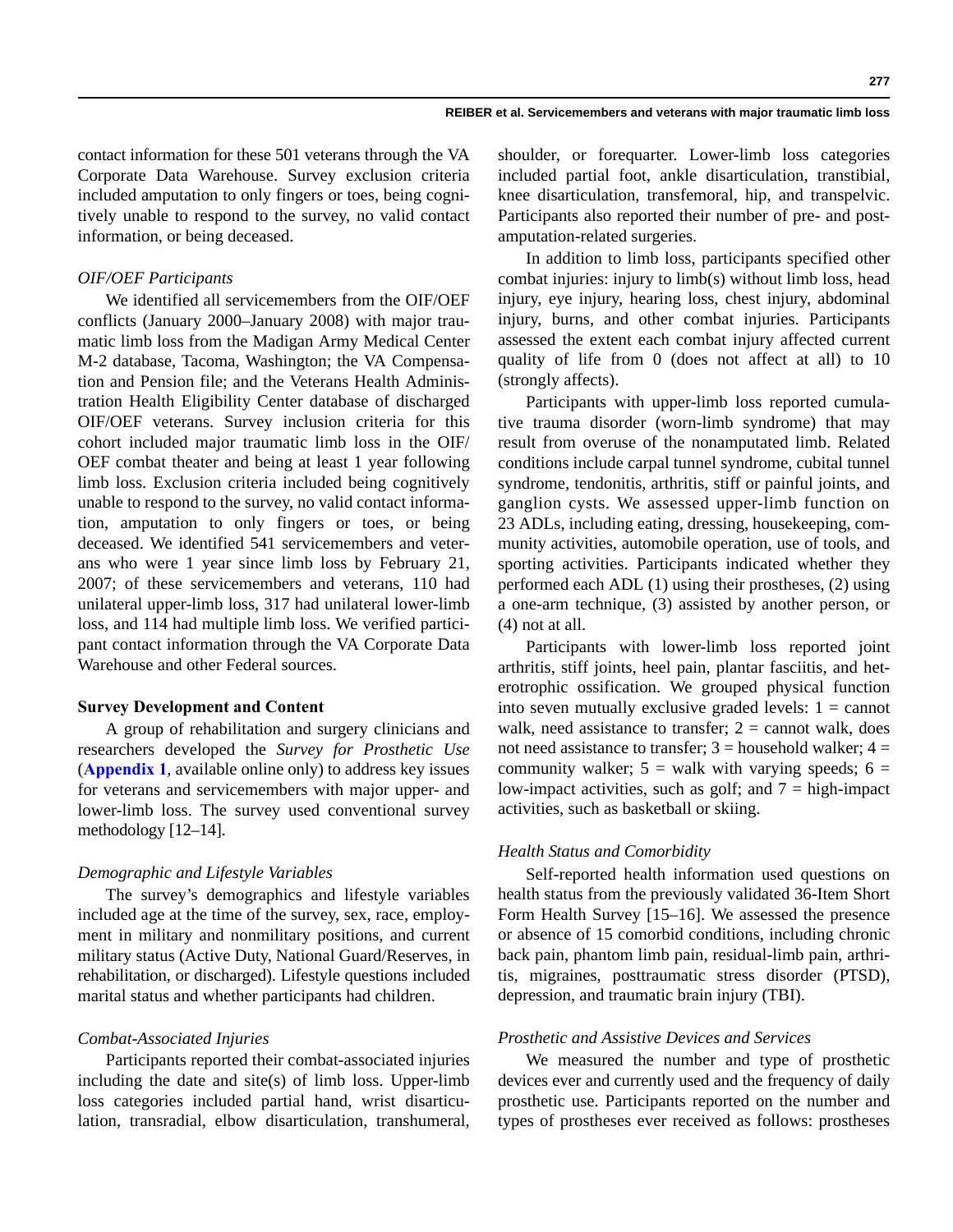received during their first year post limb loss and all prostheses received from 1 year post limb loss to the present. We summarized prosthetic devices and prototype devices into major groups defined by the degree of technology and level of limb loss. We grouped upper-limb prostheses into three categories: advanced technology (myoelectric, microprocessor-type devices, or hybrid [mix of electronic and body-powered parts]), mechanical (body-powered with no batteries needed), and cosmetic (nonfunctional).

Four prosthetic types are available for participants with limb loss at or proximal to the knee (knee, transfemoral, hip, or pelvis): specifically, advanced technology (microprocessor-type device requiring recharging or hybrid), mechanical (not requiring recharging), specialty (recreational, athletic, or high-impact use), or waterproof (shower or swimming leg).

For limb loss distal to the knee (transtibial, ankle, or foot), the five prosthetic types available are advanced technology (hybrid), mechanical (prostheses not requiring recharging and/or vacuum-assisted system with pump or suction device [considered mechanical as these systems are largely vacuum sockets with mechanical feet]), specialty (recreational, athletic, or high-impact use), waterproof (shower or swimming leg), and cosmetic (nonfunctional limb for foot or ankle only).

We classified data on cosmetic devices by limb-loss level. We included cosmetic device data for those with foot or ankle limb loss since these devices were used for ambulation and/or balance. We excluded cosmetic devices at more proximal lower-limb loss sites that were not used for ambulation from the functional limb analysis but included them in the cost analysis reported elsewhere [17].

Participants identified the number and type of prosthetic devices they wore out and the average time for replacement. For prostheses rejected because of dissatisfaction, we noted the number and type of device(s) as well as the reasons for discontinuation. We reported on abandonment of all prostheses. We collected data on current assistive technology use (walkers, canes, crutches, car modifications, wheelchairs, terminal upper-limb devices, etc.). We asked participants what assistive technology they anticipated using in the next 3 years.

We determined the source of prosthetic care (DOD, VA, private, or multiple sources) as well as satisfaction with devices and providers. We adapted questions on prosthetic and assistive device use from the Houghton

Scale [18]. We adapted questions on prosthesis satisfaction from the Orthotic and Prosthetic User's Survey (OPUS) and the Prosthetic Evaluation Questionnaire (PEQ) [19–20]. We collected current overall prosthetic satisfaction only for participants using prostheses. They rated their prosthetic satisfaction from 0 (not at all satisfied) to 10 (completely satisfied).

Prosthetic and rehabilitation experts, including members of our Expert Panel (**[Appendix 2](reiberaapen2.pdf)**, available online only), reviewed the survey for content validity before we piloted it on 24 men and women with traumatic or combatrelated limb loss. After refinements to the survey questions, we piloted the survey on 6 of the 9 servicemembers with major traumatic limb loss from the Desert Storm conflict. A generic version of the *Survey for Prosthetic Use*, including both upper- and lower-limb loss sections, is available in **[Appendix 1](prostheticssurvey.pdf)** (available online only).

# **Data Collection**

Each eligible veteran or servicemember with major traumatic limb loss received a mailed letter of invitation; an eligibility checklist; and an information statement with the study purpose, key study personnel, and human subjects contact information. If we received no response within a month, we mailed a second copy of the survey; and if we received no response in another month, we placed telephone calls. Participants could select from three survey response methods: toll-free telephone call with knowledgeable staff available at participant's convenience; mailed hardcopy; or Internet by a secure, password-protected Web site with data-entry range checks, missing value alerts, error message alerts, and drop-down menus.

We entered data collected by telephone and mail into the Web site. We reviewed all surveys for missing or noncongruous data. Staff contacted participants to resolve these and other issues identified in the data quality review. We telephoned participants with major traumatic limb loss reporting no current prosthetic use to collect information on reasons prostheses were abandoned and on their use of wheelchairs.

# **Expert Panel**

A group of experts in limb loss and prosthetic care from the VA, DOD, academic, and private-practice settings, as well as veterans and servicemembers with limb loss from the Vietnam war and OIF/OEF, served on the study's Expert Panel (**[Appendix 2](reiberaapen2.pdf)** , available online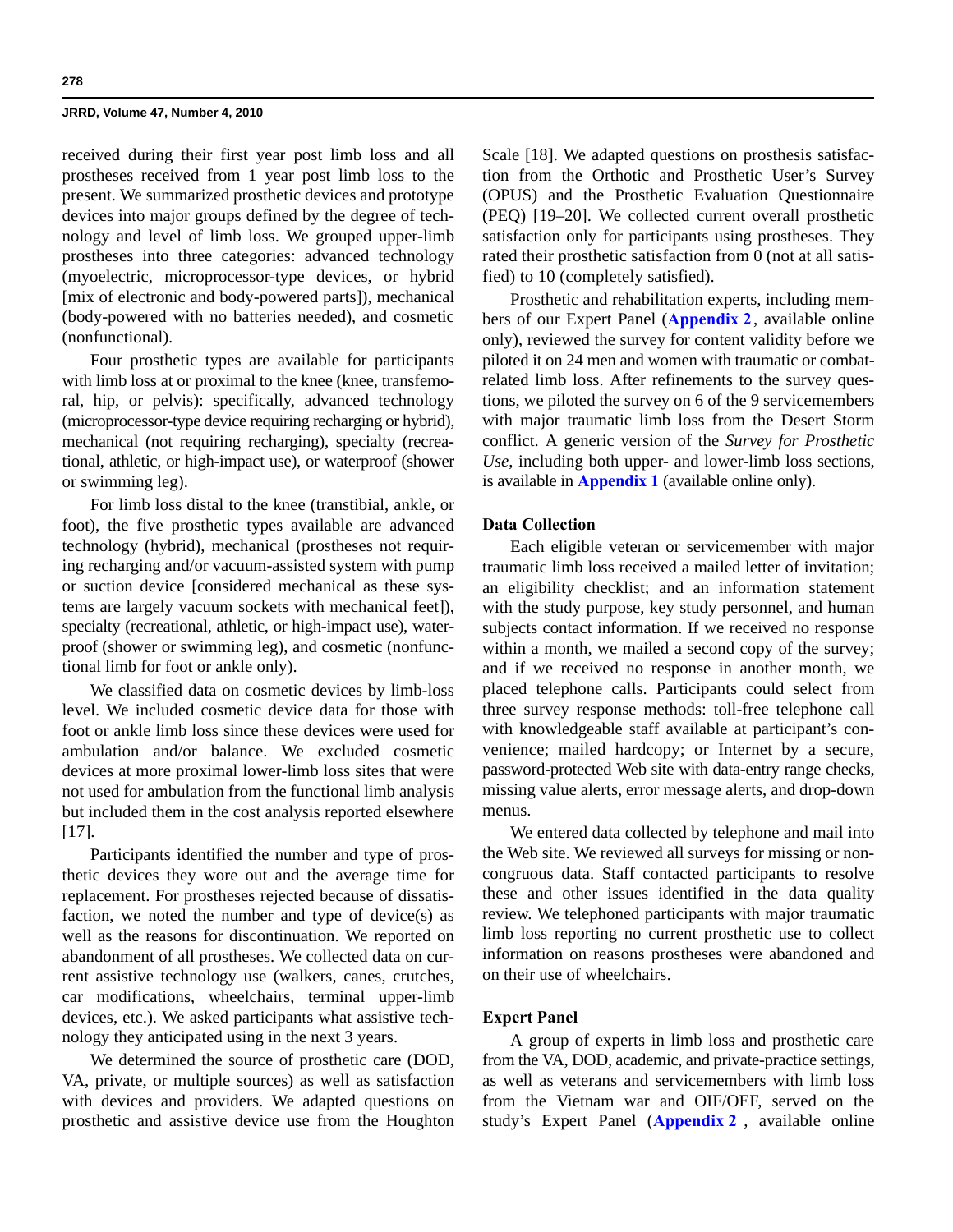**279**

### **REIBER et al. Servicemembers and veterans with major traumatic limb loss**

only). This group met by telephone multiple times and in person for 3 days in Seattle, Washington, in June 2008. Expert Panel members advised study staff on prosthetics, function, limb loss, transition probability, and cost issues. Members of the Expert Panel participated as authors on articles in this issue. Survey findings discussed by the investigative team and Expert Panel are the basis for recommendations for improved prosthetic and rehabilitation care and are presented elsewhere in this issue [21].

# **Statistical Methods**

We used the American Association for Public Opinion Research guidelines to determine survey response rates [22]. The numerator is the number of participants with major traumatic limb loss who completed a survey divided by the number of eligible veterans and servicemembers (those who completed the survey, declined participation, and did not respond). We excluded deceased veterans and servicemembers and those with no contact information from the computation (**Figure 1**). We compared responders and nonresponders to assess potential bias using data available in the Mini Master Compensation and Pension file for the Vietnam war and OIF/OEF participants.

Person-level analysis for both conflicts is grouped into the following three categories: unilateral upper-limb loss, unilateral lower-limb loss, and multiple limb loss. We

created a variable to summarize limb loss and ambulationrelated pain and a variable to summarize mental health issues. The sum of positive responses to three dichotomized pain questions (phantom limb, residual limb, and back) is the pain summary. The sum of three dichotomized mental health questions (depression, PTSD, and TBI) is the mental health summary. We described categories for evaluation of upper-limb loss and the mutually exclusive 1 to 7 scale for evaluation of lower-limb physical function earlier.

We computed prosthetic device receipt, replacement, and rejection from the time of limb loss to the date of the survey. The numerator for each, divided by years since limb loss, yields an annual rate. We compared annual rates for participants from both conflicts.

The prosthetic satisfaction analysis excluded 65 Vietnam war and 27 OIF/OEF participants who abandoned or never used prostheses, including individuals using wheeled mobility. We also excluded 3 Vietnam war and 5 OIF/OEF participants with incomplete satisfaction data from this analysis; thus, prosthetic satisfaction data is on 230 Vietnam war and 251 OIF/OEF participants.

Univariate, bivariate, and multivariate analyses used SAS 9.2 (SAS Institute, Inc; Cary, North Carolina) and Stata 9.2 (StataCorp; College Station, Texas). For univariate analyses, we based statistical significance on chi-square (categorical data), Mann-Whitney *U*-test (ordinal data),



#### **Figure 1.**

Survey enrollment for Vietnam war and Operation Iraqi Freedom/Operation Enduring Freedom (OIF/OEF) survey participants with major traumatic limb loss.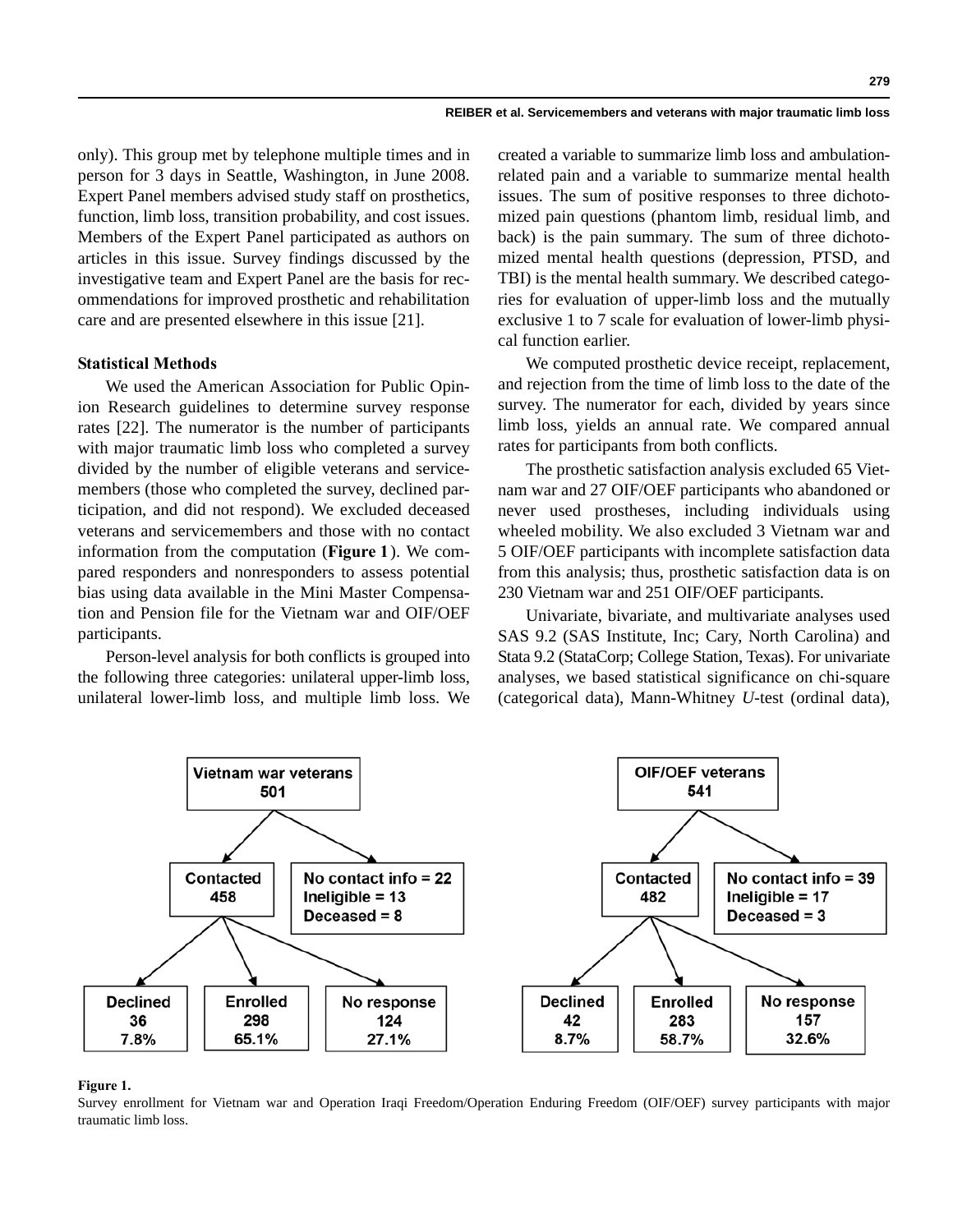Student *t*-test (continuous data), and Fisher exact test if cell numbers were  $\leq 5$ . We used a two-sided test for significance with the *p*-value set at  $p \le 0.05$ .

# **RESULTS**

# **Survey Response**

**Figure 1** shows participant flow. We mailed surveys to 501 Vietnam war veterans with major traumatic limb loss. No valid contact information was available for 22 veterans, and 21 did not meet eligibility criteria. There are 298/458 Vietnam war participants for a response rate of 65.1 percent. For the 541 OIF/OEF servicemembers and veterans identified who were 1 year following limb loss, 39 had no valid contact information and 20 did not meet eligibility criteria. We had a 58.7 percent (283/482) response rate. The response rate for all participants is 61.8 percent.

The survey response method differed by conflict. **Figure 2** shows that 64.8 percent of veterans from the Vietnam war cohort preferred the mail-out/mail-back method compared with 26.5 percent of the OIF/OEF cohort. The survey was completed on our Web site by 23.1 percent of Vietnam war and 40.3 percent of OIF/OEF veterans and servicemembers. Telephone completion was used by 12.1 percent of Vietnam war and 33.2 percent of OIF/OEF veterans and servicemembers ( $p < 0.001$ ).

### **Participant Demographics**

The mean age for the Vietnam war cohort was 60.7 years, 100.0 percent were male, and 81.1 percent

|        | Vietnam War<br>$(n = 298)$ | OIF/OEF<br>$(n = 283)$ |         |  |  |
|--------|----------------------------|------------------------|---------|--|--|
| Number | Percent                    | <b>Number</b>          | Percent |  |  |
| 193    | 64.8                       | 75                     | 26.5    |  |  |
| 69     | 23.1                       | 114                    | 40.3    |  |  |
| 36     | 12.1                       | 94                     | 33.2    |  |  |

# **Figure 2.**

Method of survey response of Vietnam war and Operation Iraqi Freedom/Operation Enduring Freedom (OIF/OEF) cohorts by mail, Web site entry, or telephone interview.

were Caucasian. In contrast, the mean age for the OIF/ OEF cohort was 29.3 years, 96.8 percent were male, and 73.2 percent were Caucasian (**Table 1** ). Of the Vietnam war cohort, 74.8 percent are married or living together and 87.0 percent have children; of the OIF/OEF cohort, 60.6 percent are married or living together and 48.0 percent have children. In the Vietnam war cohort at the time of limb loss, 7.0 percent were officers and 93.0 percent were enlisted servicemembers, compared with 11.0 percent officers and 89.0 percent enlisted servicemembers for the OIF/OEF cohort (data not shown). No Vietnam war veterans in our survey reported being on Active Duty compared with 20.5 percent of the OIF/OEF cohort. An additional 8.5 percent of OIF/OEF servicemembers indicated they still receive DOD rehabilitation care even though they are  $\geq 1$  year following limb loss. Full- or part-time employment (military and other employers) of Vietnam war and OIF/OEF survey participants is 78.7 and 53.6 percent, respectively. We did not classify volunteer work as employment in this survey. In the OIF/OEF cohort, an additional 22.6 percent are students.

### **Combat Injuries and Amputations**

The location(s) of limb loss in participants from both conflicts shows a similar distribution (**Figure 3**) with the exception of slight increases in transradial (below elbow) and partial-foot levels in OIF/OEF servicemembers and veterans. The 298 Vietnam war participants lost 378 limbs and the 283 OIF/OEF participants lost 351 limbs. The number of years (mean  $\pm$  standard deviation) since initial limb loss is  $38.6 \pm 4.0$  years for the Vietnam war cohort compared with  $3.1 \pm 1.2$  years for the OIF/OEF cohort. The most common types of limb loss included transtibial lower-limb loss, transfemoral lower-limb loss, and transradial upper-limb loss. Other articles in this issue present detailed findings for these groups [23–25].

**Figure 4** shows the mean frequency of limb salvage surgery before and following surgical amputation. Preamputation, more limb-salvage procedures were performed in those with unilateral lower-limb loss. On average, postamputation surgery was more frequent in those with multiple limb involvement (mean 2.5 surgeries for Vietnam war and 5.5 for OIF/OEF,  $p < 0.001$ ) and those with unilateral lower-limb loss (mean 2.3 surgeries for Vietnam war and 5.6 for OIF/OEF). Overall, across all limb levels, significantly more surgical procedures followed limb loss in OIF/OEF than in Vietnam war participants  $(p < 0.001)$ .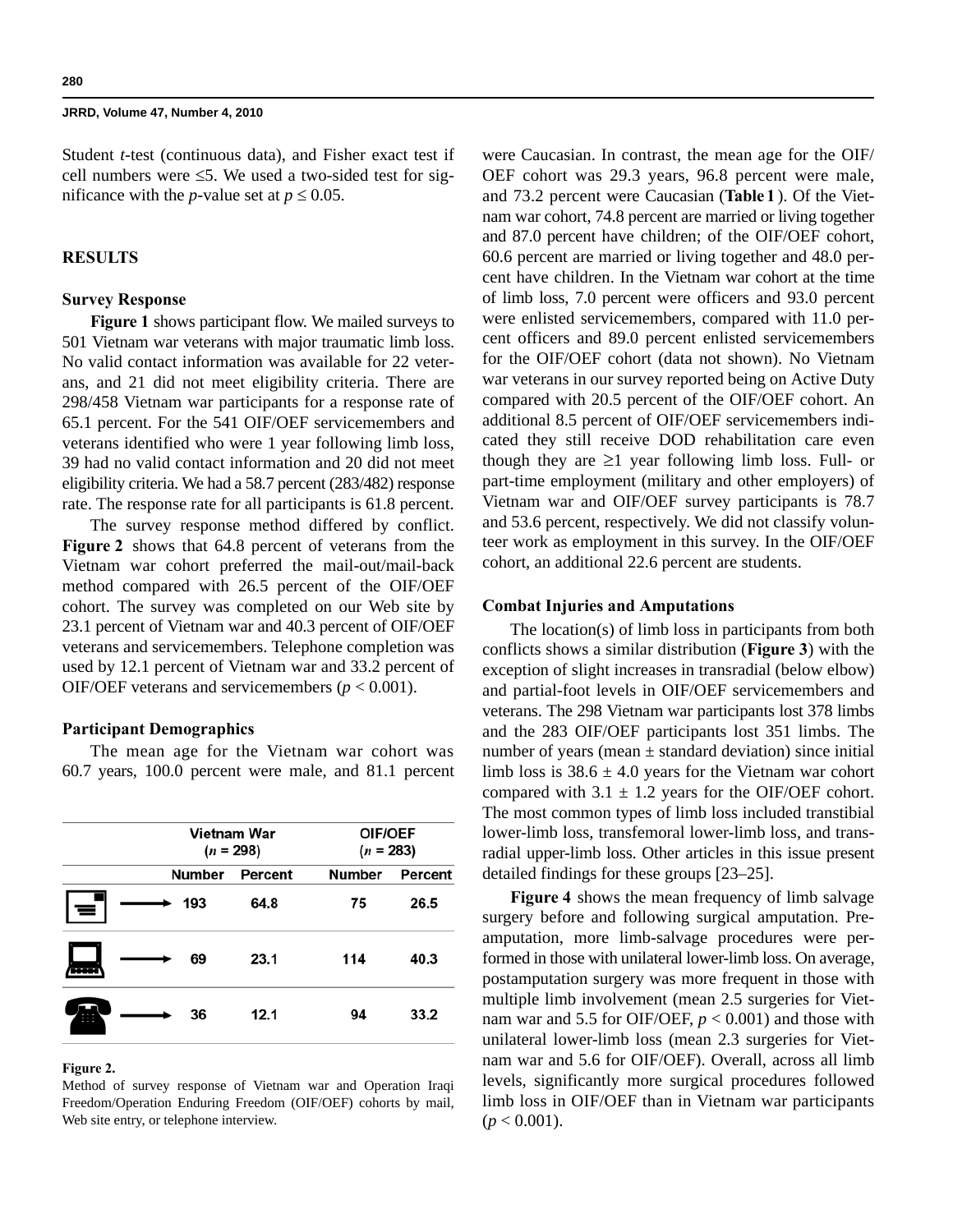# **Table 1.**

Vietnam war and Operation Iraqi Freedom/Operation Enduring Freedom (OIF/OEF) survey participant demographics by site of major traumatic limb loss.

|                                                                                              |                             | <b>Vietnam War</b>          |                         |                | <b>OIF/OEF</b>                     |                             |                         |                  |
|----------------------------------------------------------------------------------------------|-----------------------------|-----------------------------|-------------------------|----------------|------------------------------------|-----------------------------|-------------------------|------------------|
| Demographic                                                                                  | Unilateral<br>Upper<br>Limb | Unilateral<br>Lower<br>Limb | <b>Multiple</b><br>Limb | <b>Total</b>   | <b>Unilateral</b><br>Upper<br>Limb | Unilateral<br>Lower<br>Limb | <b>Multiple</b><br>Limb | <b>Total</b>     |
| Participants                                                                                 | 47                          | 178                         | 73                      | 298            | 50                                 | 172                         | 61                      | 283              |
| Age (yr, mean $\pm$ SD)                                                                      | $60.3 \pm 2.4$              | $60.8 \pm 3.3$              | $60.7 \pm 2.6$          | $60.7 \pm 3.0$ | $30.2 \pm 6.0$                     | $29.4 \pm 6.1$              | $28.1 \pm 4.6$          | $29.3 \pm 5.8^*$ |
| Sex $(\%)$                                                                                   |                             |                             |                         |                |                                    |                             |                         |                  |
| Male                                                                                         | 100.0                       | 100.0                       | 100.0                   | 100.0          | 96.0                               | 97.7                        | 95.1                    | 96.8             |
| Female                                                                                       | 0.0                         | 0.0                         | 0.0                     | 0.0            | 4.0                                | 2.3                         | 4.9                     | 3.2              |
| Race/Ethnicity (%)                                                                           |                             |                             |                         |                |                                    |                             |                         |                  |
| American Indian/Alaska Native                                                                | 0.0                         | 0.6                         | 2.8                     | 1.0            | 4.0                                | 5.9                         | 3.3                     | 5.0              |
| Asian                                                                                        | 0.0                         | 0.6                         | 1.4                     | 0.7            | 0.0                                | 0.6                         | 5.0                     | 1.4              |
| <b>Black/African American</b>                                                                | 6.5                         | 11.8                        | 4.2                     | 9.1            | 14.0                               | 8.2                         | 10.0                    | 9.6              |
| Hispanic or Latino                                                                           | 8.7                         | 5.6                         | 8.3                     | 6.8            | 20.0                               | 7.1                         | 5.0                     | 8.9              |
| Native Hawaiian or Pacific                                                                   | 0.0                         | 0.6                         | 1.4                     | 0.7            | 0.0                                | 1.2                         | 0.0                     | 0.7              |
| Islander                                                                                     |                             |                             |                         |                |                                    |                             |                         |                  |
| White/Caucasian                                                                              | 82.6                        | 80.3                        | 81.9                    | 81.1           | 60.0                               | 75.9                        | 76.7                    | 73.2             |
| Other                                                                                        | 2.2                         | 0.5                         | 0.0                     | 0.6            | 2.0                                | 1.1                         | 0.0                     | 1.2              |
| Marital Status (%)                                                                           |                             |                             |                         |                |                                    |                             |                         |                  |
| Married/Living Together                                                                      | 76.6                        | 73.7                        | 76.4                    | 74.8           | 58.0                               | 61.2                        | 61.0                    | $60.6*$          |
| Divorced/Separated                                                                           | 19.1                        | 19.4                        | 19.4                    | 19.4           | 14.0                               | 10.0                        | 3.4                     | 9.3              |
| Widowed                                                                                      | 0.0                         | 4.0                         | 0.0                     | 2.4            | 0.0                                | 0.0                         | 0.0                     | 0.0              |
| Never Married                                                                                | 4.3                         | 2.9                         | 4.2                     | 3.4            | 28.0                               | 28.8                        | 35.6                    | 30.1             |
| Have Children (%)                                                                            | 81.0                        | 90.0                        | 85.0                    | 87.0           | 48.0                               | 49.0                        | 46.0                    | $48.0*$          |
| Current Military Status (%)                                                                  |                             |                             |                         |                |                                    |                             |                         |                  |
| <b>Active Duty</b>                                                                           | 0.0                         | 0.0                         | 0.0                     | 0.0            | 14.0                               | 21.5                        | 23.0                    | 20.5             |
| In Rehabilitation                                                                            | 0.0                         | 0.0                         | 0.0                     | 0.0            | 6.0                                | 7.0                         | 14.8                    | 8.5              |
| Medical Discharge                                                                            | 76.6                        | 83.2                        | 84.7                    | 82.5           | 70.0                               | 57.5                        | 50.8                    | 58.3             |
| Discharge                                                                                    | 23.4                        | 16.8                        | 15.3                    | 17.5           | 8.0                                | 10.5                        | 9.8                     | 9.9              |
| <b>National Guard/Reserves</b>                                                               | 0.0                         | 0.0                         | 0.0                     | 0.0            | 2.0                                | 3.5                         | 1.6                     | 2.8              |
| Current Employment Status (%)                                                                |                             |                             |                         |                |                                    |                             |                         |                  |
| Employed                                                                                     | 78.7                        | 79.7                        | 76.4                    | 78.7           | 44.0                               | 56.7                        | 52.5                    | 53.6             |
| Student                                                                                      | 0.0                         | 0.0                         | 0.0                     | 0.0            | 34.0                               | 22.2                        | 14.7                    | 22.6             |
| Retired <sup>†</sup>                                                                         | 21.3                        | 20.3                        | 23.6                    | 21.3           | 20.0                               | 19.3                        | 27.9                    | 21.3             |
| Other                                                                                        | 0.0                         | 0.0                         | 0.0                     | 0.0            | 2.0                                | 1.8                         | 4.9                     | 2.5              |
| $p^*$ < 0.001.<br><sup>†</sup> Not employed after amputation.<br>$SD = standard deviation$ . |                             |                             |                         |                |                                    |                             |                         |                  |

We assessed participants' other combat injuries. After limb loss, the most common combat injury is hearing loss (47%) in participants from both conflicts, followed by trauma to nonamputated limbs (33% of Vietnam war and 45% of OIF/OEF cohort,  $p < 0.001$ ), and head injuries (13% of Vietnam war and 34% of the OIF/OEF cohort, *p* < 0.001) (**Figure 5**).

# **Health Status and Comorbidity**

Self-rated overall health status at the time of the survey was rated as excellent, very good, or good by 70.7 percent of Vietnam war veterans and 85.5 percent of the OIF/

OEF cohort. The highest self-reported health status among members of both conflicts is reported by those with multiple limb loss (**Table 2** ). Quality of life assessment is presented elsewhere [26].

The major chronic health problems identified by Vietnam war and OIF/OEF participants, respectively, include chronic back pain (36.2% vs 42.1%), phantom limb pain (72.2% vs 76.0%), and residual-limb pain (48.3% vs 62.9%). We stratified the pain summary for prosthetic users and nonusers to determine if pain was strongly associated with prosthetic use. For those with upper-limb loss in both conflicts, the mean pain summary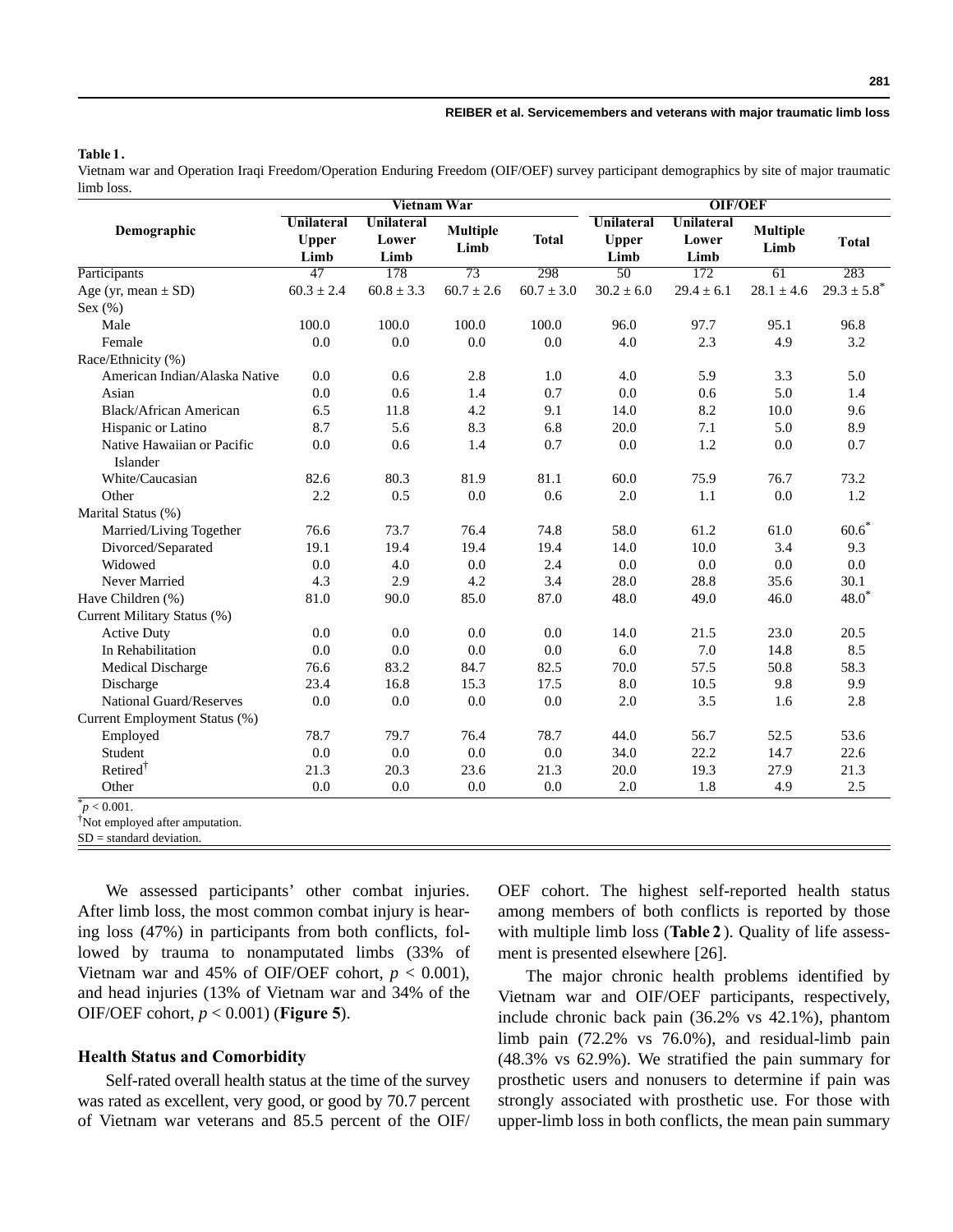



#### **Figure 3.**

Frequency of highest level of limb loss by involved limbs for Vietnam war and Operation Iraqi Freedom/Operation Enduring Freedom (OIF/OEF)  $\text{cohorts. } SD = \text{standard deviation.}$ 

was higher in those not using a prosthesis. For those with unilateral lower- and multiple limb loss, findings are mixed (**Table 2** ). Arthritis was reported by 64.4 percent of Vietnam war and 25.8 percent of OIF/OEF participants; migraine headaches were present in 11.4 percent of Vietnam war and 21.9 percent of OIF/OEF participants. **Table 2** shows the frequency of three mental health conditions in Vietnam war and OIF/OEF participants, respectively: TBI (3.4% vs 33.9%), depression (24.5% vs 24.0%), and PTSD (37.6% vs 58.7%).

### **Functional Capability**

**Table 3** shows the ability to perform ADLs with and without prostheses for participants with unilateral and bilateral upper-limb loss. Even though OIF/OEF prosthetic device users are, on average, 36 years younger than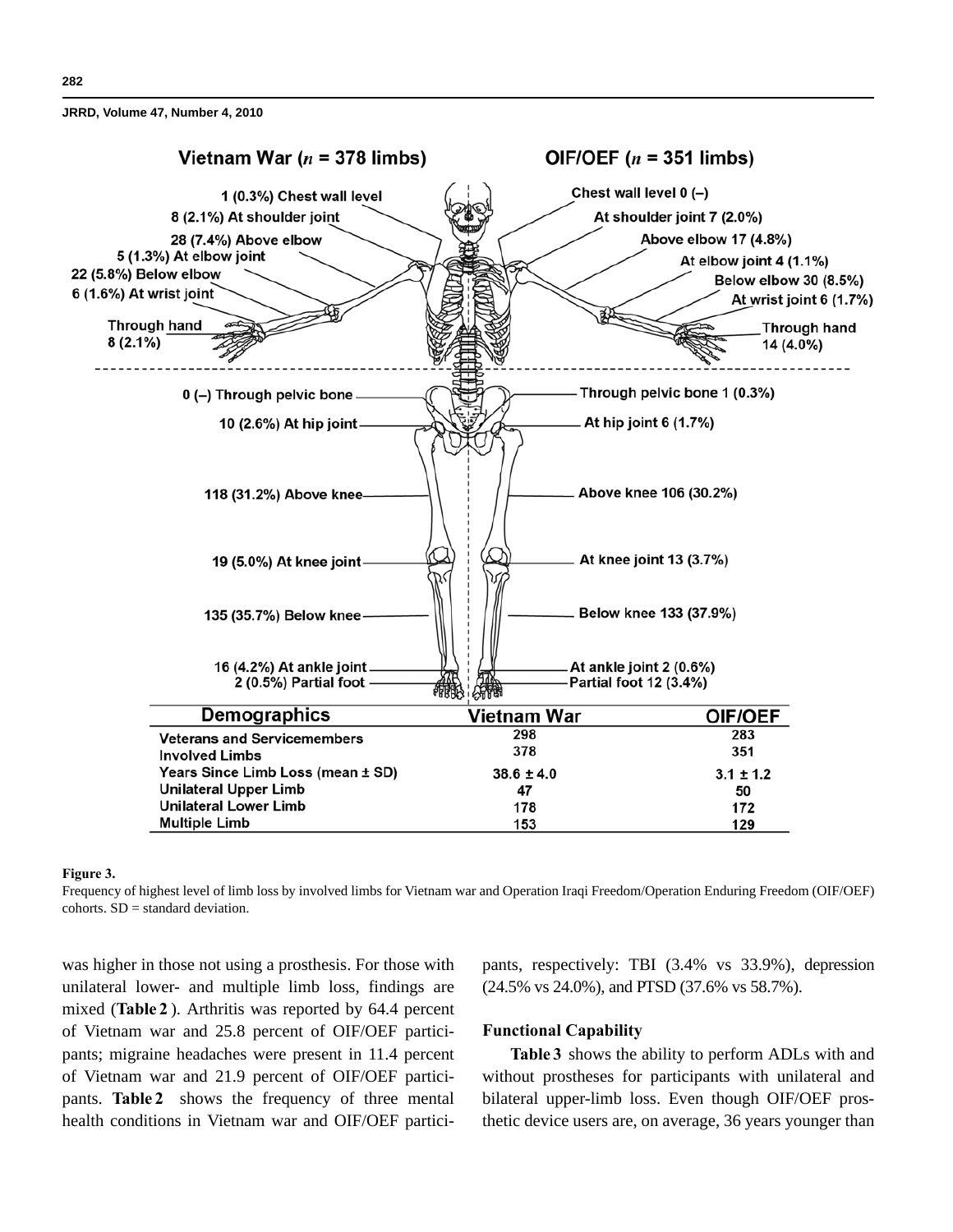

#### **Figure 4.**

Mean number of pre and post limb-loss surgeries, excluding debridement, for servicemembers and veterans from Vietnam war and Operation Iraqi Freedom/Operation Enduring Freedom (OIF/OEF) by level of limb loss.

Vietnam war prosthetic device users, among those with unilateral upper-limb loss, a prosthesis is used to perform some or all ADL's in 70.2 percent of Vietnam war and 76.0 percent of OIF/OEF veterans and servicemembers. In those with bilateral upper-limb loss, 50.0 percent of Vietnam war and 85.7 percent of OIF/OEF participants use prostheses for some or all their ADLs.

We assessed ambulatory function using seven mutually exclusive categories for participants with unilateral lower-limb loss (**Table 3** ). In Vietnam war veterans with unilateral lower-limb loss using prostheses, 1.2 percent do not walk (levels 1 and 2), 62.9 percent walk in households or communities (levels 3–5), and 20.2 percent engage in low- or high-impact activities (levels 6 and 7). In contrast, in the OIF/OEF cohort using prostheses, 0.6 percent do not walk (levels 1 and 2), 41.9 percent walk in households and communities (levels 3–5), and 51.7 percent engage in low- and high-impact activities (levels 6 and 7).

# **Prosthetic Device Use, Replacement, and Rejection Among Prosthetic Users**

#### *Unilateral Upper-Limb Prostheses*

**Table 4** describes prosthetic use and excludes 4.0 percent of Vietnam war and 2.1 percent of OIF/OEF participants who never received, replaced, or rejected any prostheses. We computed the number of prosthetic devices ever received by device type for each participant. In Vietnam war veterans with unilateral upper-limb loss, only 8 have received a myoelectric prosthesis. The majority received mechanical (body-powered) prostheses. On average, over their 39 years of prosthetic experience, they received 5.3 prostheses for a mean rate of 0.14/year. In comparison, their OIF/OEF counterparts with unilateral upper-limb loss received significantly more  $(p < 0.001)$ prostheses at a rate of 1.59/year (this includes multiple myoelectric prostheses, mechanical [body-powered] prostheses, and a sports or specialty prosthesis). Thus, on an annual basis, the OIF/OEF unilateral upper-limb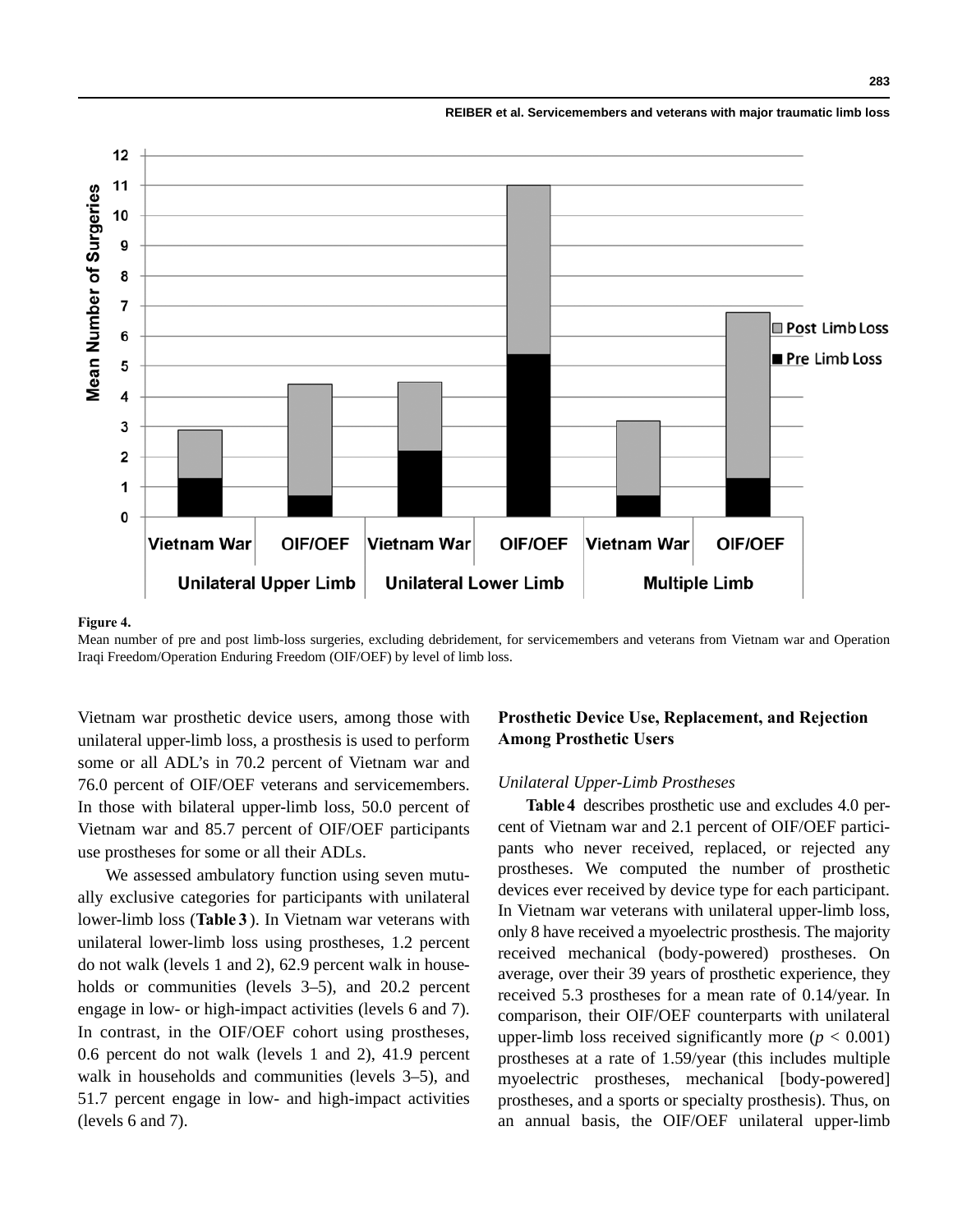



### **Figure 5.**

Combat-associated injuries by type of major traumatic limb loss for **(a)** Vietnam war and **(b)** Operation Iraqi Freedom/Operation Enduring Freedom (OIF/OEF) survey participants.

group received 11.3-fold more prostheses than the Vietnam war group.

Vietnam war participants with unilateral upper-limb loss have worn out and replaced only an average of 3 prostheses for a rate of 0.08/year compared with 0.29/year in OIF/OEF participants ( $p < 0.01$ ), a 3.6-fold increase in annual prosthetic device replacement for the OIF/OEF group.

The average number of prostheses rejected by Vietnam war participants with upper-limb loss is 0.03/year compared with 0.59/year for OIF/OEF participants ( $p <$ 0.001), for an annual rejection rate 19.7-fold higher in the OIF/OEF group. Thus, on average each OIF/OEF veteran or servicemember with unilateral upper-limb loss has set aside a myoelectric/advanced device and a mechanical device. This issue is further addressed elsewhere [23].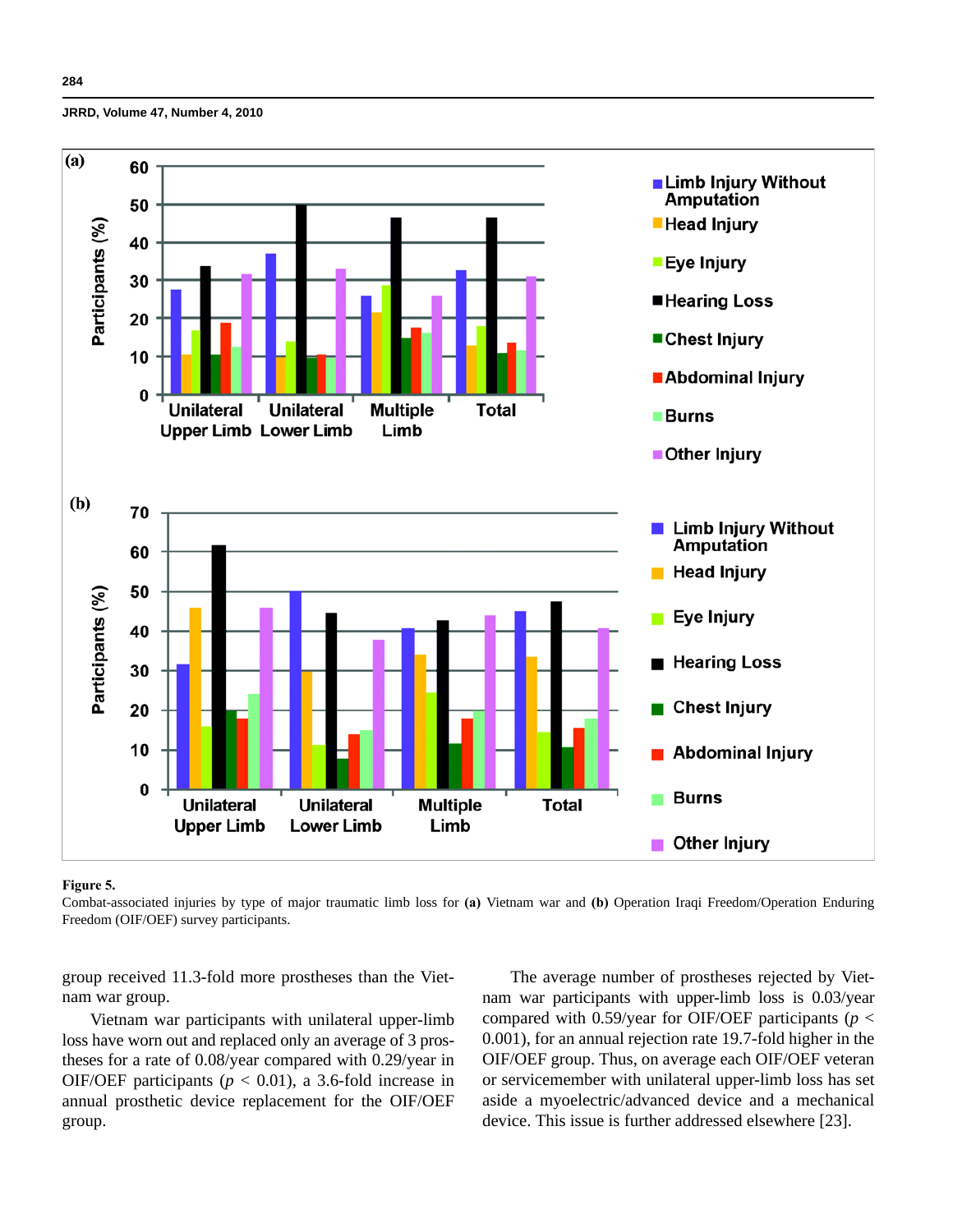# **Table 2.**

Current health and comorbidity in Vietnam war and Operation Iraqi Freedom/Operation Enduring Freedom (OIF/OEF) survey participants by site of major traumatic limb loss (cross-conflict comparisons).

|                                                     | Vietnam War                        |                             |                         |              | <b>OIF/OEF</b>                     |                             |                         |                   |
|-----------------------------------------------------|------------------------------------|-----------------------------|-------------------------|--------------|------------------------------------|-----------------------------|-------------------------|-------------------|
| Demographic                                         | Unilateral<br><b>Upper</b><br>Limb | Unilateral<br>Lower<br>Limb | <b>Multiple</b><br>Limb | <b>Total</b> | Unilateral<br><b>Upper</b><br>Limb | Unilateral<br>Lower<br>Limb | <b>Multiple</b><br>Limb | <b>Total</b>      |
| No. of Participants                                 | 47                                 | 178                         | 73                      | 298          | 50                                 | 172                         | 61                      | 283               |
| Health Status: Excellent, Very<br>Good, or Good (%) | 63.8                               | 68.0                        | 81.9                    | 70.7         | $82.0*$                            | $84.8^{\dagger}$            | 90.2                    | $85.5^{\dagger}$  |
| Chronic Back Pain (%)                               | 29.8                               | 44.9                        | 19.2                    | 36.2         | 40.0                               | 50.0                        | 21.3                    | 42.1              |
| Phantom Pain (%)                                    | 66.0                               | 74.7                        | 69.9                    | 72.2         | $82.0^{\dagger}$                   | 76.7                        | 68.9                    | $76.0^{\dagger}$  |
| Residual-Limb Pain (%)                              | 31.9                               | 53.4                        | 46.6                    | 48.3         | 68.0                               | 61.6                        | 62.3                    | 62.9              |
| Mean Pain Summary Score <sup>‡</sup>                |                                    |                             |                         |              |                                    |                             |                         |                   |
| <b>Using Prosthesis</b>                             | 1.21                               | 1.75                        | 1.34                    | 1.58         | 1.79 <sup>§</sup>                  | 1.86                        | 1.57                    | $1.79*$           |
| Not Using Prosthesis                                | 1.43                               | 1.64                        | 1.39                    | 1.51         | $2.25^*$                           | 2.30                        | $1.00*$                 | $2.04^{\$}$       |
| <b>Total Pain Summary Score</b>                     | 1.28                               | 1.73                        | 1.36                    | 1.57         | $1.90^{\dagger}$                   | 1.88                        | 1.52                    | 1.81 <sup>§</sup> |
| Arthritis (%)                                       | 55.3                               | 71.9                        | 52.1                    | 64.4         | $26.0^{\dagger}$                   | $29.7^{\dagger}$            | $14.8^{\dagger}$        | $25.8^{\dagger}$  |
| Migraine Headaches (%)                              | 10.6                               | 13.5                        | 6.9                     | 11.4         | $34.0^{\$}$                        | 19.2                        | $19.7*$                 | $21.9^{\dagger}$  |
| Traumatic Brain Injury (%)                          | 6.4                                | 2.3                         | 4.1                     | 3.4          | 32.0 <sup>8</sup>                  | $34.9^{\dagger}$            | $32.8^{\dagger}$        | $33.9^{\dagger}$  |
| Depression (%)                                      | 19.2                               | 27.5                        | 20.6                    | 24.5         | 26.0                               | 25.0                        | 19.7                    | 24.0              |
| Posttraumatic Stress Disorder (%)                   | 27.0                               | 45.5                        | 24.7                    | 37.6         | $68.0^{\dagger}$                   | $63.4^{\dagger}$            | 37.7                    | $58.7^{\dagger}$  |
| Mean Mental Health Summary<br>Score                 |                                    |                             |                         |              |                                    |                             |                         |                   |
| <b>Using Prosthesis</b>                             | $0.49*$                            | 0.75                        | $0.46*$                 | 0.66         | $1.18^{\dagger}$                   | $1.22^{\dagger}$            | $0.93^{\$}$             | $1.15^{\dagger}$  |
| Not Using Prosthesis                                | 0.64                               | 0.75                        | 0.57                    | 0.66         | $1.50*$                            | 1.40                        | 0.60                    | 1.30 <sup>§</sup> |
| <b>Total Mental Health Summary</b><br>Score         | 0.53                               | 0.75                        | 0.49                    | 0.65         | $1.26^{\dagger}$                   | $1.23^{\dagger}$            | $0.90^{8}$              | $1.17^{\dagger}$  |

 $p$  < 0.05.

 $\bar{p}$  < 0.001.

‡ Pain Summary = chronic back pain, phantom pain, residual-limb pain.

¶ Mental Health Summary = traumatic brain injury, depression, and posttraumatic stress disorder.

# *Unilateral Lower-Limb Prostheses*

**Table 4** shows that Vietnam war veterans with unilateral lower-limb prostheses received an average of 10.6 prostheses since limb loss for a rate of 0.28/year compared with a mean of 6.9 prosthetic devices for a rate of 2.60/year for OIF/OEF veterans and servicemembers (*p* < 0.01). Annual receipt of prostheses is 9.3-fold higher in the OIF/OEF than in the Vietnam war cohort. Since limb loss, unilateral lower-limb prosthetic replacements average 7.30 (0.19/year) for the Vietnam war group and 1.62 (0.56/year,  $p < 0.01$ ) for the OIF/OEF group, nearly a 3fold difference. Annual rates of limb rejection are 0.05/year for the Vietnam war group and 0.75/year for the OIF/ OEF group  $(p < 0.01)$ , a 15-fold annual increase. Additional details are reported elsewhere [24].

### *Multiple Limb Prostheses*

**Table 4** shows the total mean prosthetic devices received for the Vietnam war cohort with multiple limb loss is 13.5 for a rate of 0.34/year compared with 10.8 in the OIF/OEF cohort at an annual rate of 4.77/year; thus, a 14-fold annual increase exists in prosthetic device receipt for those with multiple limb loss in the OIF/OEF cohort. Mean prosthetic device replacement in this group is 0.21/year for the Vietnam war group and 0.51/year for the OIF/OEF group, for a 2.4-fold higher annual replacement in the OIF/OEF group. Prosthetic device rejection in Vietnam war participants with multiple limbs is 0.09/year compared with OIF/OEF participants who reported 1.79/year for an approximately 20-fold excess rejection rate by the OIF/OEF group. Additional details are reported elsewhere [25].

### **Prosthetic Satisfaction Issues**

Among those using prostheses, overall prosthetic satisfaction, reported on a scale from 0 (low) to 10 (high), is significantly higher in the OIF/OEF cohort than in the Vietnam war cohort (7.5 vs 7.0, respectively,  $p < 0.01$ )

 $\frac{8}{9}$  < 0.01.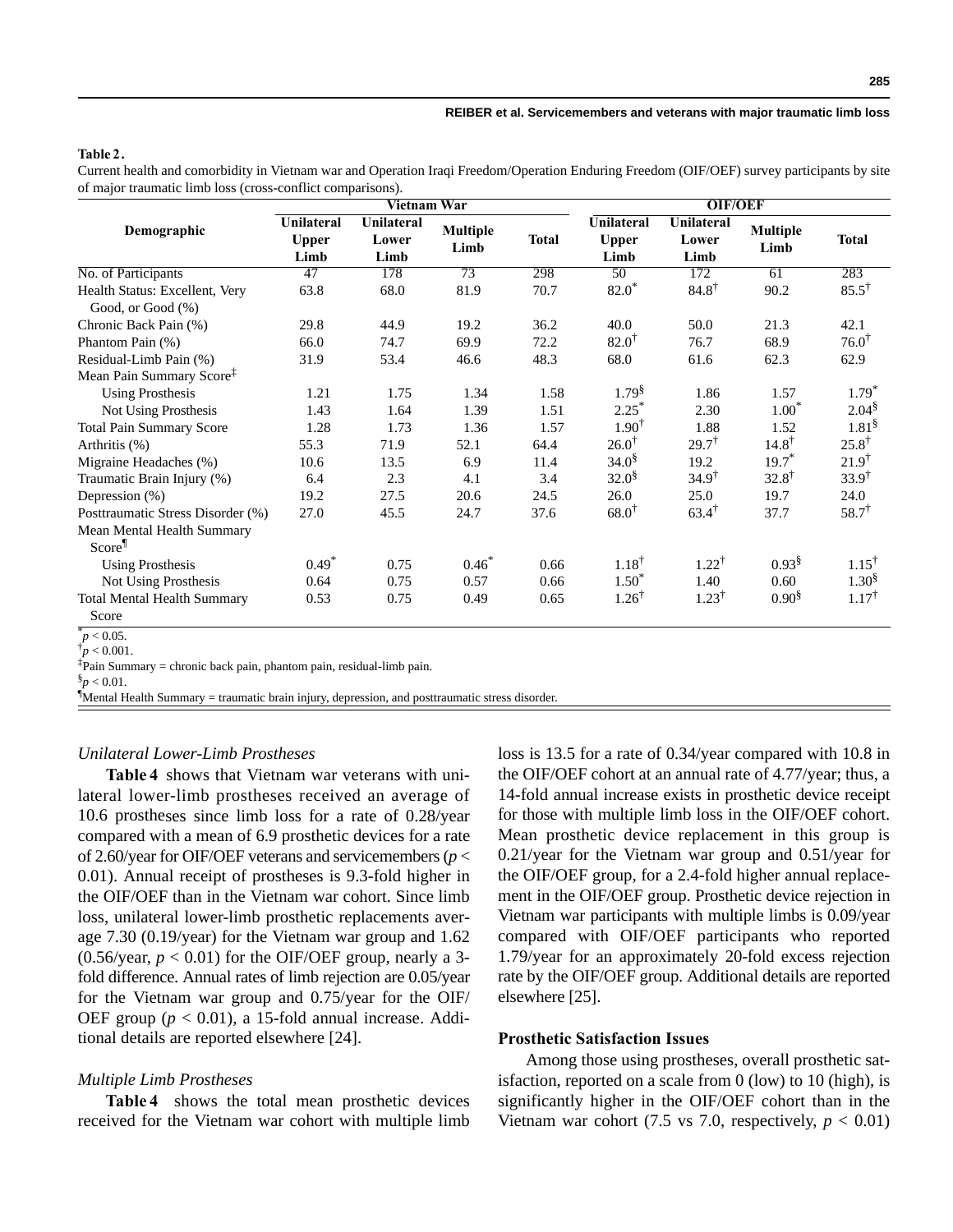### **Table 3.**

General prosthetic device function and use by site of major traumatic limb loss and conflict.

| Unilateral Upper Limb $(n)$<br>47<br>50<br>Prosthesis Currently Used to<br>Perform (%)<br>Majority of Daily Tasks<br>13(27.7)<br>18 (36.0)<br>Minority of Daily Tasks<br>20(42.5)<br>20(40.0)<br>Total<br>33(70.2)<br>38 (76.0)<br>Prosthesis Not Currently Used (%)<br>14(29.8)<br>12(24.0)<br><b>Bilateral Upper Limb (n)</b><br>6<br>7<br>Prosthesis Currently Used to Per-<br>form $(\%)$<br>Majority of Daily Tasks<br>5(71.4)<br>1(16.7)<br>Minority of Daily Tasks<br>2(33.3)<br>1(14.3)<br>6(85.7)<br>Total<br>3(50.0)<br>3(50.0)<br>1(14.3)<br>Prosthesis Not Currently Used<br>Unilateral Lower Limb (n)<br>172<br>178<br><b>Functional Level: Prosthesis</b><br>Currently Used (%)<br>1-2: Do Not Walk<br>2(1.2)<br>1(0.6)<br>3: Household Walker<br>15(8.4)<br>10(5.8)<br>4: Community Walker<br>34(19.1)<br>23 (13.4)<br>5: Varying Speed Walker<br>63(35.4)<br>39 (22.7)<br>6: Low-Impact Activities<br>29(16.3)<br>44 (25.6)<br>45(26.1)<br>7: High-Impact Activities<br>7(3.9)<br>$162(94.2)^*$<br>150 (84.3)<br>Total<br>$10(5.8)^{\dagger}$<br>28(15.7)<br>Prosthesis Not Currently<br>Used $(\%)$<br><b>Multiple Limb (involves lower</b><br>54<br>67<br>$limb)$ $(n)$<br><b>Functional Level: Prosthesis</b><br>Currently Used (%)<br>1-2: Do Not Walk<br>0(0.0)<br>5(7.4)<br>3: Household Walker<br>4(6.0)<br>7(13.0)<br>12 (17.9)<br>12(22.2)<br>4: Community Walker<br>5: Varying Speed Walker<br>19 (28.4)<br>11 (20.4)<br>6: Low-Impact Activities<br>5(7.4)<br>10(18.5)<br>10(18.5)<br>7: High-Impact Activities<br>2(3.0)<br>50 $(92.6)$ <sup>†</sup><br>Total<br>47 (70.1)<br>$4(7.4)$ <sup>†</sup><br>$20(29.9)^{\ddagger}$<br>Prosthesis Not Currently Used (%)<br>298<br>283<br>$\text{Total}(n)$<br>$256(90.5)^*$<br>Prosthesis Currently Used (%)<br>233 (78.2) | Participant                       | Vietnam<br>War | <b>OIF/OEF</b> |  |
|--------------------------------------------------------------------------------------------------------------------------------------------------------------------------------------------------------------------------------------------------------------------------------------------------------------------------------------------------------------------------------------------------------------------------------------------------------------------------------------------------------------------------------------------------------------------------------------------------------------------------------------------------------------------------------------------------------------------------------------------------------------------------------------------------------------------------------------------------------------------------------------------------------------------------------------------------------------------------------------------------------------------------------------------------------------------------------------------------------------------------------------------------------------------------------------------------------------------------------------------------------------------------------------------------------------------------------------------------------------------------------------------------------------------------------------------------------------------------------------------------------------------------------------------------------------------------------------------------------------------------------------------------------------------------------------------------------------------------------------------------------------------------------------------------|-----------------------------------|----------------|----------------|--|
|                                                                                                                                                                                                                                                                                                                                                                                                                                                                                                                                                                                                                                                                                                                                                                                                                                                                                                                                                                                                                                                                                                                                                                                                                                                                                                                                                                                                                                                                                                                                                                                                                                                                                                                                                                                                  |                                   |                |                |  |
|                                                                                                                                                                                                                                                                                                                                                                                                                                                                                                                                                                                                                                                                                                                                                                                                                                                                                                                                                                                                                                                                                                                                                                                                                                                                                                                                                                                                                                                                                                                                                                                                                                                                                                                                                                                                  |                                   |                |                |  |
|                                                                                                                                                                                                                                                                                                                                                                                                                                                                                                                                                                                                                                                                                                                                                                                                                                                                                                                                                                                                                                                                                                                                                                                                                                                                                                                                                                                                                                                                                                                                                                                                                                                                                                                                                                                                  |                                   |                |                |  |
|                                                                                                                                                                                                                                                                                                                                                                                                                                                                                                                                                                                                                                                                                                                                                                                                                                                                                                                                                                                                                                                                                                                                                                                                                                                                                                                                                                                                                                                                                                                                                                                                                                                                                                                                                                                                  |                                   |                |                |  |
|                                                                                                                                                                                                                                                                                                                                                                                                                                                                                                                                                                                                                                                                                                                                                                                                                                                                                                                                                                                                                                                                                                                                                                                                                                                                                                                                                                                                                                                                                                                                                                                                                                                                                                                                                                                                  |                                   |                |                |  |
|                                                                                                                                                                                                                                                                                                                                                                                                                                                                                                                                                                                                                                                                                                                                                                                                                                                                                                                                                                                                                                                                                                                                                                                                                                                                                                                                                                                                                                                                                                                                                                                                                                                                                                                                                                                                  |                                   |                |                |  |
|                                                                                                                                                                                                                                                                                                                                                                                                                                                                                                                                                                                                                                                                                                                                                                                                                                                                                                                                                                                                                                                                                                                                                                                                                                                                                                                                                                                                                                                                                                                                                                                                                                                                                                                                                                                                  |                                   |                |                |  |
|                                                                                                                                                                                                                                                                                                                                                                                                                                                                                                                                                                                                                                                                                                                                                                                                                                                                                                                                                                                                                                                                                                                                                                                                                                                                                                                                                                                                                                                                                                                                                                                                                                                                                                                                                                                                  |                                   |                |                |  |
|                                                                                                                                                                                                                                                                                                                                                                                                                                                                                                                                                                                                                                                                                                                                                                                                                                                                                                                                                                                                                                                                                                                                                                                                                                                                                                                                                                                                                                                                                                                                                                                                                                                                                                                                                                                                  |                                   |                |                |  |
|                                                                                                                                                                                                                                                                                                                                                                                                                                                                                                                                                                                                                                                                                                                                                                                                                                                                                                                                                                                                                                                                                                                                                                                                                                                                                                                                                                                                                                                                                                                                                                                                                                                                                                                                                                                                  |                                   |                |                |  |
|                                                                                                                                                                                                                                                                                                                                                                                                                                                                                                                                                                                                                                                                                                                                                                                                                                                                                                                                                                                                                                                                                                                                                                                                                                                                                                                                                                                                                                                                                                                                                                                                                                                                                                                                                                                                  |                                   |                |                |  |
|                                                                                                                                                                                                                                                                                                                                                                                                                                                                                                                                                                                                                                                                                                                                                                                                                                                                                                                                                                                                                                                                                                                                                                                                                                                                                                                                                                                                                                                                                                                                                                                                                                                                                                                                                                                                  |                                   |                |                |  |
|                                                                                                                                                                                                                                                                                                                                                                                                                                                                                                                                                                                                                                                                                                                                                                                                                                                                                                                                                                                                                                                                                                                                                                                                                                                                                                                                                                                                                                                                                                                                                                                                                                                                                                                                                                                                  |                                   |                |                |  |
|                                                                                                                                                                                                                                                                                                                                                                                                                                                                                                                                                                                                                                                                                                                                                                                                                                                                                                                                                                                                                                                                                                                                                                                                                                                                                                                                                                                                                                                                                                                                                                                                                                                                                                                                                                                                  |                                   |                |                |  |
|                                                                                                                                                                                                                                                                                                                                                                                                                                                                                                                                                                                                                                                                                                                                                                                                                                                                                                                                                                                                                                                                                                                                                                                                                                                                                                                                                                                                                                                                                                                                                                                                                                                                                                                                                                                                  |                                   |                |                |  |
|                                                                                                                                                                                                                                                                                                                                                                                                                                                                                                                                                                                                                                                                                                                                                                                                                                                                                                                                                                                                                                                                                                                                                                                                                                                                                                                                                                                                                                                                                                                                                                                                                                                                                                                                                                                                  |                                   |                |                |  |
|                                                                                                                                                                                                                                                                                                                                                                                                                                                                                                                                                                                                                                                                                                                                                                                                                                                                                                                                                                                                                                                                                                                                                                                                                                                                                                                                                                                                                                                                                                                                                                                                                                                                                                                                                                                                  |                                   |                |                |  |
|                                                                                                                                                                                                                                                                                                                                                                                                                                                                                                                                                                                                                                                                                                                                                                                                                                                                                                                                                                                                                                                                                                                                                                                                                                                                                                                                                                                                                                                                                                                                                                                                                                                                                                                                                                                                  |                                   |                |                |  |
|                                                                                                                                                                                                                                                                                                                                                                                                                                                                                                                                                                                                                                                                                                                                                                                                                                                                                                                                                                                                                                                                                                                                                                                                                                                                                                                                                                                                                                                                                                                                                                                                                                                                                                                                                                                                  |                                   |                |                |  |
|                                                                                                                                                                                                                                                                                                                                                                                                                                                                                                                                                                                                                                                                                                                                                                                                                                                                                                                                                                                                                                                                                                                                                                                                                                                                                                                                                                                                                                                                                                                                                                                                                                                                                                                                                                                                  |                                   |                |                |  |
|                                                                                                                                                                                                                                                                                                                                                                                                                                                                                                                                                                                                                                                                                                                                                                                                                                                                                                                                                                                                                                                                                                                                                                                                                                                                                                                                                                                                                                                                                                                                                                                                                                                                                                                                                                                                  |                                   |                |                |  |
|                                                                                                                                                                                                                                                                                                                                                                                                                                                                                                                                                                                                                                                                                                                                                                                                                                                                                                                                                                                                                                                                                                                                                                                                                                                                                                                                                                                                                                                                                                                                                                                                                                                                                                                                                                                                  |                                   |                |                |  |
|                                                                                                                                                                                                                                                                                                                                                                                                                                                                                                                                                                                                                                                                                                                                                                                                                                                                                                                                                                                                                                                                                                                                                                                                                                                                                                                                                                                                                                                                                                                                                                                                                                                                                                                                                                                                  |                                   |                |                |  |
|                                                                                                                                                                                                                                                                                                                                                                                                                                                                                                                                                                                                                                                                                                                                                                                                                                                                                                                                                                                                                                                                                                                                                                                                                                                                                                                                                                                                                                                                                                                                                                                                                                                                                                                                                                                                  |                                   |                |                |  |
|                                                                                                                                                                                                                                                                                                                                                                                                                                                                                                                                                                                                                                                                                                                                                                                                                                                                                                                                                                                                                                                                                                                                                                                                                                                                                                                                                                                                                                                                                                                                                                                                                                                                                                                                                                                                  |                                   |                |                |  |
|                                                                                                                                                                                                                                                                                                                                                                                                                                                                                                                                                                                                                                                                                                                                                                                                                                                                                                                                                                                                                                                                                                                                                                                                                                                                                                                                                                                                                                                                                                                                                                                                                                                                                                                                                                                                  |                                   |                |                |  |
|                                                                                                                                                                                                                                                                                                                                                                                                                                                                                                                                                                                                                                                                                                                                                                                                                                                                                                                                                                                                                                                                                                                                                                                                                                                                                                                                                                                                                                                                                                                                                                                                                                                                                                                                                                                                  |                                   |                |                |  |
|                                                                                                                                                                                                                                                                                                                                                                                                                                                                                                                                                                                                                                                                                                                                                                                                                                                                                                                                                                                                                                                                                                                                                                                                                                                                                                                                                                                                                                                                                                                                                                                                                                                                                                                                                                                                  |                                   |                |                |  |
|                                                                                                                                                                                                                                                                                                                                                                                                                                                                                                                                                                                                                                                                                                                                                                                                                                                                                                                                                                                                                                                                                                                                                                                                                                                                                                                                                                                                                                                                                                                                                                                                                                                                                                                                                                                                  |                                   |                |                |  |
|                                                                                                                                                                                                                                                                                                                                                                                                                                                                                                                                                                                                                                                                                                                                                                                                                                                                                                                                                                                                                                                                                                                                                                                                                                                                                                                                                                                                                                                                                                                                                                                                                                                                                                                                                                                                  |                                   |                |                |  |
|                                                                                                                                                                                                                                                                                                                                                                                                                                                                                                                                                                                                                                                                                                                                                                                                                                                                                                                                                                                                                                                                                                                                                                                                                                                                                                                                                                                                                                                                                                                                                                                                                                                                                                                                                                                                  |                                   |                |                |  |
|                                                                                                                                                                                                                                                                                                                                                                                                                                                                                                                                                                                                                                                                                                                                                                                                                                                                                                                                                                                                                                                                                                                                                                                                                                                                                                                                                                                                                                                                                                                                                                                                                                                                                                                                                                                                  |                                   |                |                |  |
|                                                                                                                                                                                                                                                                                                                                                                                                                                                                                                                                                                                                                                                                                                                                                                                                                                                                                                                                                                                                                                                                                                                                                                                                                                                                                                                                                                                                                                                                                                                                                                                                                                                                                                                                                                                                  |                                   |                |                |  |
|                                                                                                                                                                                                                                                                                                                                                                                                                                                                                                                                                                                                                                                                                                                                                                                                                                                                                                                                                                                                                                                                                                                                                                                                                                                                                                                                                                                                                                                                                                                                                                                                                                                                                                                                                                                                  |                                   |                |                |  |
|                                                                                                                                                                                                                                                                                                                                                                                                                                                                                                                                                                                                                                                                                                                                                                                                                                                                                                                                                                                                                                                                                                                                                                                                                                                                                                                                                                                                                                                                                                                                                                                                                                                                                                                                                                                                  |                                   |                |                |  |
|                                                                                                                                                                                                                                                                                                                                                                                                                                                                                                                                                                                                                                                                                                                                                                                                                                                                                                                                                                                                                                                                                                                                                                                                                                                                                                                                                                                                                                                                                                                                                                                                                                                                                                                                                                                                  |                                   |                |                |  |
|                                                                                                                                                                                                                                                                                                                                                                                                                                                                                                                                                                                                                                                                                                                                                                                                                                                                                                                                                                                                                                                                                                                                                                                                                                                                                                                                                                                                                                                                                                                                                                                                                                                                                                                                                                                                  |                                   |                |                |  |
|                                                                                                                                                                                                                                                                                                                                                                                                                                                                                                                                                                                                                                                                                                                                                                                                                                                                                                                                                                                                                                                                                                                                                                                                                                                                                                                                                                                                                                                                                                                                                                                                                                                                                                                                                                                                  |                                   |                |                |  |
|                                                                                                                                                                                                                                                                                                                                                                                                                                                                                                                                                                                                                                                                                                                                                                                                                                                                                                                                                                                                                                                                                                                                                                                                                                                                                                                                                                                                                                                                                                                                                                                                                                                                                                                                                                                                  |                                   |                |                |  |
|                                                                                                                                                                                                                                                                                                                                                                                                                                                                                                                                                                                                                                                                                                                                                                                                                                                                                                                                                                                                                                                                                                                                                                                                                                                                                                                                                                                                                                                                                                                                                                                                                                                                                                                                                                                                  |                                   |                |                |  |
|                                                                                                                                                                                                                                                                                                                                                                                                                                                                                                                                                                                                                                                                                                                                                                                                                                                                                                                                                                                                                                                                                                                                                                                                                                                                                                                                                                                                                                                                                                                                                                                                                                                                                                                                                                                                  | Prosthesis Not Currently Used (%) | 65 (21.8)      | $27(9.5)^*$    |  |
| $p < 0.001$ .                                                                                                                                                                                                                                                                                                                                                                                                                                                                                                                                                                                                                                                                                                                                                                                                                                                                                                                                                                                                                                                                                                                                                                                                                                                                                                                                                                                                                                                                                                                                                                                                                                                                                                                                                                                    |                                   |                |                |  |
| $\frac{1}{p}$ < 0.01.<br>$\frac{3}{4}p < 0.05$ .                                                                                                                                                                                                                                                                                                                                                                                                                                                                                                                                                                                                                                                                                                                                                                                                                                                                                                                                                                                                                                                                                                                                                                                                                                                                                                                                                                                                                                                                                                                                                                                                                                                                                                                                                 |                                   |                |                |  |

(**Table 5**). Across all limb-loss levels, 80 percent of Vietnam war and 88 percent of OIF/OEF participants are satisfied with their prostheses, and 85 and 88 percent, respectively, report a good prosthetic device fit. The group least satisfied with their device fit is the Vietnam war cohort with unilateral upper-limb loss (74%) in contrast with highest satisfaction (97%) in the OIF/OEF cohort ( $p < 0.01$ ). Interest in changing their current prostheses to another type is reported by 41 percent of Vietnam war and 45 percent of OIF/OEF participants.

The most common prosthetic device problems for Vietnam war and OIF/OEF participants are prostheses that are not pain-free to wear (45% and 39%, respectively) and skin problems (51% and 58%, respectively). Sweating inside their socket is a problem for 67 percent of Vietnam and 62 percent of OIF/OEF participants. Significantly more of the OIF/OEF cohort than the Vietnam war cohort with unilateral lower-limb loss are bothered with skin problems ( $p < 0.05$ ) (**Table 5**). A minority of participants from both conflicts (11% and 12%, respectively) have difficulty wearing their prostheses due to poor socket fit. A detailed analysis of satisfaction by source of prosthetic devices is presented elsewhere [27].

# **DISCUSSION**

This is the first article that compares prosthetic device use and satisfaction in veterans and servicemembers with major traumatic limb loss from the Vietnam war and OIF/OEF conflicts [28–29]. Excellent, very good, or good health status is reported by 70.7 percent of Vietnam war and 85.5 percent of the OIF/OEF participants ( $p < 0.001$ ). Of interest is that the highest health status is reported by participants from both conflicts with multiple limb loss: 81.9 percent in Vietnam war and 90.2 percent in OIF/OEF participants. This may be related to their close brush with death and that they are happy to be alive, regardless of physical and psychological effects. Overall, 93 percent of Vietnam war and 97 percent of OIF/OEF participants using prostheses report that they can cope with their prostheses, and 94 percent of participants from both conflicts report adjusting to life with a prosthesis. Lower levels of adjustment are reported by unilateral upper-limb loss participants from both conflicts. The experience of the Vietnam war participants suggests a very good long-term prognosis for their OIF/OEF counterparts.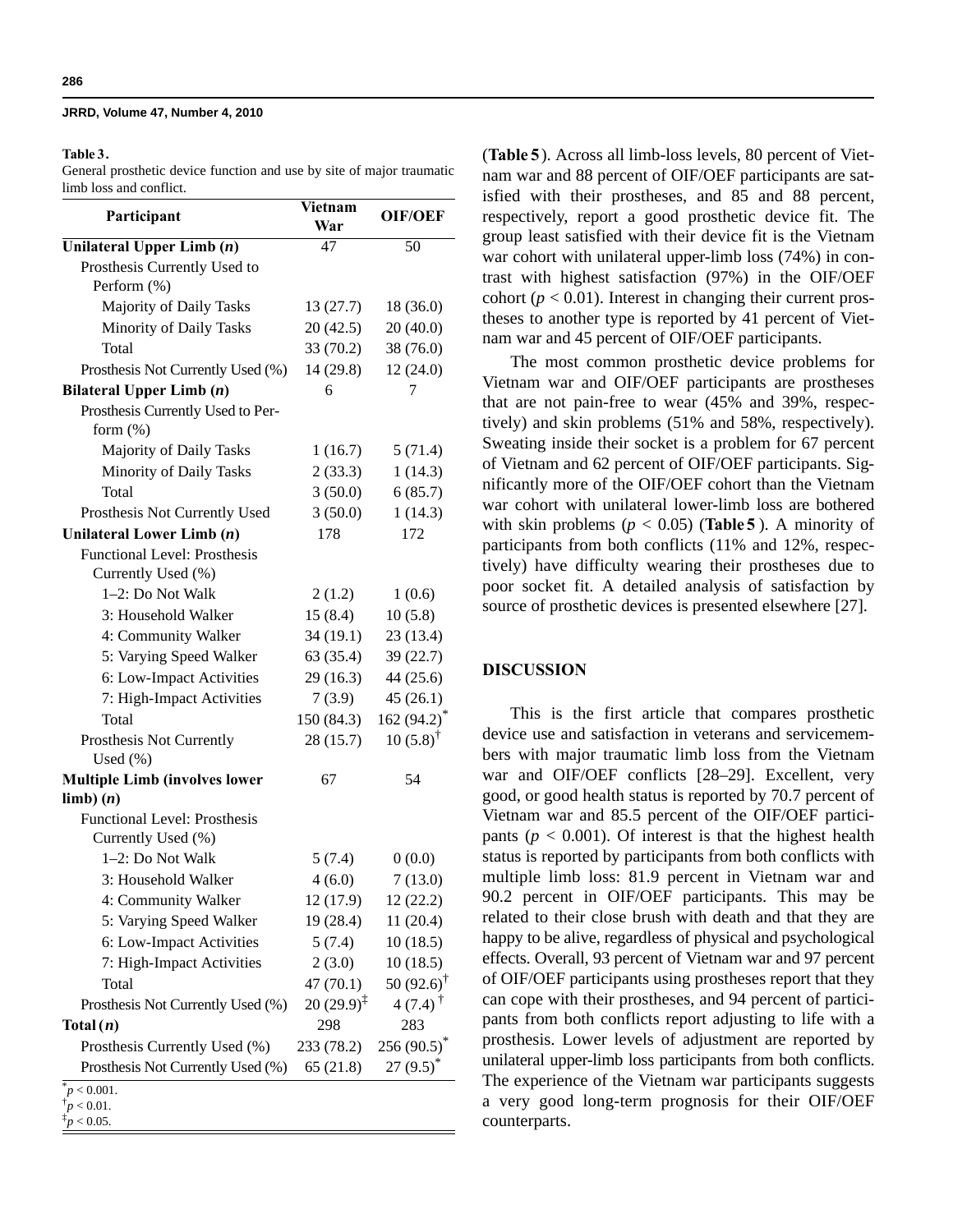# **Table 4.**

Prosthetic device use, replacement, and rejection in Vietnam war and Operation Iraqi Freedom/Operation Enduring Freedom (OIF/OEF) survey participants by type of major traumatic limb loss.

|                                                           |                                           | Vietnam War                 |                         |              | <b>OIF/OEF</b>                     |                                    |                         |              |  |
|-----------------------------------------------------------|-------------------------------------------|-----------------------------|-------------------------|--------------|------------------------------------|------------------------------------|-------------------------|--------------|--|
| <b>Prosthetic Device</b>                                  | <b>Unilateral</b><br><b>Upper</b><br>Limb | Unilateral<br>Lower<br>Limb | <b>Multiple</b><br>Limb | <b>Total</b> | <b>Unilateral</b><br>Upper<br>Limb | <b>Unilateral</b><br>Lower<br>Limb | <b>Multiple</b><br>Limb | <b>Total</b> |  |
| No. of Participants                                       | 47                                        | 178                         | 73                      | 298          | 50                                 | 172                                | 61                      | 283          |  |
| Never Received Prosthesis (%)*                            | 0.0                                       | 5.1                         | 4.1                     | 4.0          | 2.0                                | 1.7                                | 3.3                     | 2.1          |  |
| Currently Using Wheelchair and No<br>Prosthesis (%)       | 6.4                                       | 8.9                         | 22.9                    | 11.9         | 0.0                                | 2.4                                | 3.4                     | 2.2          |  |
| Mean No. of Prosthetic Devices                            |                                           |                             |                         |              |                                    |                                    |                         |              |  |
| Ever Received by Type                                     |                                           |                             |                         |              |                                    |                                    |                         |              |  |
| Myoelectric/Advanced                                      | 0.38                                      | 0.15                        | 0.57                    | 0.29         | 2.06                               | 0.86                               | 2.86                    | 1.50         |  |
| Mechanical (body-powered)                                 | 4.72                                      | 9.14                        | 12.61                   | 9.26         | 1.76                               | 4.39                               | 5.90                    | 4.25         |  |
| Sports/Specialty                                          | 0.21                                      | 1.31                        | 0.30                    | 0.88         | 0.84                               | 1.67                               | 2.02                    | 1.60         |  |
| Total                                                     | 5.3                                       | 10.6                        | 13.5                    | 10.4         | 4.7                                | 6.9                                | 10.8                    | 7.3          |  |
| Mean Time Since Limb Loss (yr)                            | 39.10                                     | 38.20                       | 39.20                   | 38.60        | 3.37                               | 3.14                               | 2.54                    | 3.05         |  |
| Mean Rate of Prosthetic Receipt                           | 0.14                                      | 0.28                        | 0.34                    | 0.27         | 1.59                               | 2.60                               | 4.77                    | 2.88         |  |
| Rate Ratio of OIF/OEF to Vietnam                          |                                           |                             |                         |              | 11.3                               | 9.3                                | 14.0                    | 10.7         |  |
| Mean No. of Prosthetic Devices                            |                                           |                             |                         |              |                                    |                                    |                         |              |  |
| Replaced by Type                                          |                                           |                             |                         |              |                                    |                                    |                         |              |  |
| Myoelectric/Advanced                                      | 0.50                                      | 0.26                        | 0.55                    | 0.43         | 0.28                               | 0.38                               | 0.55                    | 0.41         |  |
| Mechanical (body-powered)                                 | 2.96                                      | 6.73                        | 7.99                    | 6.43         | 0.39                               | 1.35                               | 0.74                    | 1.05         |  |
| Sports/Specialty or Cosmetic                              | 0.78                                      | 3.28                        | 1.83                    | 2.80         | 0.52                               | 0.35                               | 0.35                    | 0.38         |  |
| Total                                                     | 3.06                                      | 7.30                        | 8.19                    | 6.82         | 0.94                               | 1.62                               | 1.37                    | 1.44         |  |
| Annual Rate of Worn-Out                                   | 0.08                                      | 0.19                        | 0.21                    | 0.18         | 0.29                               | 0.56                               | 0.51                    | 0.50         |  |
| <b>Prosthetic Devices</b>                                 |                                           |                             |                         |              |                                    |                                    |                         |              |  |
| Rate Ratio of OIF/OEF to Vietnam                          |                                           |                             |                         |              | 3.6                                | 2.9                                | 2.4                     | 2.8          |  |
| Mean No. of Prosthetic Devices                            |                                           |                             |                         |              |                                    |                                    |                         |              |  |
| Rejected by Type                                          |                                           |                             |                         |              |                                    |                                    |                         |              |  |
| Myoelectric/Advanced                                      | 1.00                                      | 0.21                        | 0.35                    | 0.40         | 1.00                               | 0.65                               | 0.92                    | 0.82         |  |
| Mechanical (body-powered)                                 | 1.18                                      | 1.96                        | 3.32                    | 2.18         | 0.78                               | 1.58                               | 2.65                    | 1.69         |  |
| Sports/Specialty                                          | 0.00                                      | 0.36                        | 1.00                    | 0.37         | 0.36                               | 0.56                               | 0.84                    | 0.58         |  |
| Total                                                     | 1.30                                      | 1.96                        | 3.46                    | 2.22         | 1.84                               | 2.10                               | 3.81                    | 2.42         |  |
| Annual Rate of Rejected Prosthetic                        | 0.03                                      | 0.05                        | 0.09                    | 0.06         | 0.59                               | 0.75                               | 1.79                    | 0.94         |  |
| Devices                                                   |                                           |                             |                         |              |                                    |                                    |                         |              |  |
| Rate Ratio of OIF/OEF to Vietnam                          |                                           |                             |                         |              | 19.7                               | 15.0                               | 19.9                    | 15.7         |  |
| *These persons are excluded from remainder of this table. |                                           |                             |                         |              |                                    |                                    |                         |              |  |

A remarkable 20.5 percent of OIF/OEF participants with major limb loss returned to Active Duty given the opportunities afforded by the DOD and the rehabilitation paradigm shift. Other indicators of good adjustment in participants from both conflicts are the high proportion who married, had children, are employed, or are attending school. Despite the high prevalence of physical and psychological limitations, the vast majority of these combatinjured servicemembers and veterans report good health status and adjustment following limb loss. These findings are consistent with other published articles [30–32]. OIF/ OEF participants can carefully review the findings in the Vietnam war participants to gauge their adjustment in 36 years.

Psychosocial reactions to traumatic limb loss begin with shock, followed by denial; anxiety; distress; depression; acute grief; acknowledgement, along with feelings of hostility and frustration mixed with a willingness to participate in rehabilitation activities; early acceptance; and finally, reorganization and reframing [33]. People with traumatic limb loss more often use avoidance as a coping strategy than do those with limb loss from disease. This is consistent with the finding by others that people who have not had adequate warning or preparation tend to react with denial [34–35].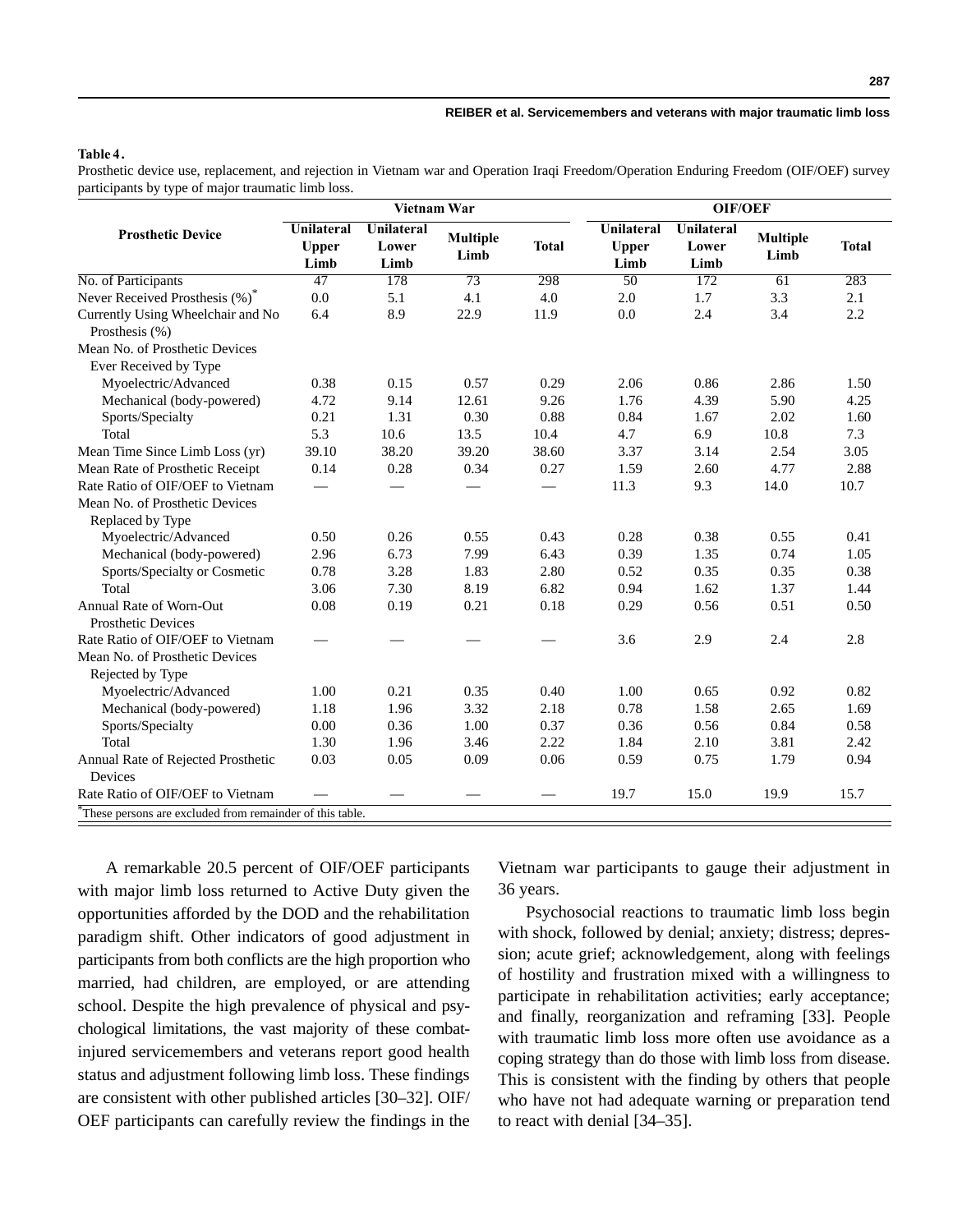### **Table 5.**

Satisfaction with prosthetic devices and sockets for survey participants currently using prostheses by type of limb loss and cohort.

|                                                              |                             | Vietnam War*                |                         |              | OIF/OEF <sup>†</sup>               |                                    |                         |                  |
|--------------------------------------------------------------|-----------------------------|-----------------------------|-------------------------|--------------|------------------------------------|------------------------------------|-------------------------|------------------|
| <b>Survey Data</b>                                           | Unilateral<br>Upper<br>Limb | Unilateral<br>Lower<br>Limb | <b>Multiple</b><br>Limb | <b>Total</b> | Unilateral<br><b>Upper</b><br>Limb | <b>Unilateral</b><br>Lower<br>Limb | <b>Multiple</b><br>Limb | <b>Total</b>     |
| No. of Participants                                          | 33                          | 150                         | 50                      | 233          | 38                                 | 162                                | 56                      | 256              |
| Mean Prostheses Satisfaction (0-10)                          | 6.5                         | 7.1                         | 6.7                     | 7.0          | 6.3                                | 7.6                                | 7.9                     | $7.5^{\ddagger}$ |
| Prosthesis Satisfaction (%)                                  |                             |                             |                         |              |                                    |                                    |                         |                  |
| I am satisfied with my prosthesis                            | 74                          | 80                          | 86                      | 80           | 88                                 | 89 <sup>§</sup>                    | 86                      | 88 <sup>§</sup>  |
| My prosthesis fits well                                      | 74                          | 86                          | 86                      | 85           | $97^{\ddagger}$                    | 86                                 | 89                      | 88               |
| I want to change this current<br>prosthesis to another type  | 23                          | 41                          | 49                      | 41           | 44                                 | 43                                 | 50                      | 45               |
| My prosthesis is pain-free to<br>wear                        | 67                          | 49                          | 65                      | 55           | 50                                 | $63^{\ddagger}$                    | 61                      | 61               |
| I am bothered with skin<br>problems                          | 40                          | 54                          | 49                      | 51           | 44                                 | 63 <sup>§</sup>                    | 52                      | 58               |
| I am bothered with smells from<br>my prosthesis              | 23                          | 33                          | 37                      | 33           | 29                                 | 36                                 | 43                      | 37               |
| Socket Satisfaction (%)                                      |                             |                             |                         |              |                                    |                                    |                         |                  |
| I am happy with the comfort and<br>fit of my socket          | 69                          | 73                          | 80                      | 74           | 76                                 | 73                                 | 89                      | 77               |
| I am bothered with sweating<br>inside my socket              | 62                          | 68                          | 69                      | 67           | 70                                 | 57                                 | 71                      | 62               |
| I cannot wear my prosthesis<br>because my socket fits poorly | 17                          | $\,8\,$                     | 14                      | 11           | 13                                 | 13                                 | 11                      | 12               |
| Coping and Adjustment (%)                                    |                             |                             |                         |              |                                    |                                    |                         |                  |
| I can cope with my prosthesis                                | 87                          | 94                          | 94                      | 93           | 94                                 | 98                                 | 95                      | 97               |
| I have adjusted to life with a<br>prosthesis                 | 77                          | 98                          | 94                      | 94           | 88                                 | 96                                 | 91                      | 94               |
| $n = 241 (81\%).$<br>$A = 2000000$                           |                             |                             |                         |              |                                    |                                    |                         |                  |

 $\bar{f}$  *n* = 256 (90%).

 $\frac{1}{4}p < 0.01$ .

 $\sqrt[8]{p}$  < 0.05.

OIF/OEF = Operation Iraqi Freedom/Operation Enduring Freedom.

A literature review on psychosocial adjustment to lower-limb loss identified that factors associated with positive limb loss adjustment include increasing time since limb loss, greater social support, higher satisfaction with prostheses, active coping attempts, lower amputation level, lower pain summaries, and an optimistic personality disposition. Factors associated with limited adjustment include high rates of depression leading to greater activity restriction, increased feelings of vulnerability, poorer self-rated health, body-image anxiety, and social discomfort [36–39]. Dougherty et al. found that a higher health status outlook in servicemembers with more extensive limb loss is related to surviving their near brush with death and feelings of having a second chance at life [25].

In general, OIF/OEF participants trend to more frequent amputation-related surgical procedures. The highest numbers of pre- and postamputation surgeries were in the OIF/OEF group with unilateral lower-limb loss (mean of 5.4–5.6 surgical procedures for pre and post major amputation, respectively) and the multiple limb loss group (mean of 5.5 surgeries following the definitive amputation). Increases in preamputation procedures are related to advances in limb salvage, vascular repair, and free-tissue transfers. In previous conflicts, amputations were typically performed earlier and above the zone of injury. Current amputation surgery focuses on preserving limb length and joints in the zone of injury. Therefore, after an initial open, length-preserving amputation, more surgical procedures are required. Increases in postamputation surgery are also related to differing treatment guidelines between conflicts, greater opportunity to manage wounds in operating rooms rather than at the bedside, and the resolution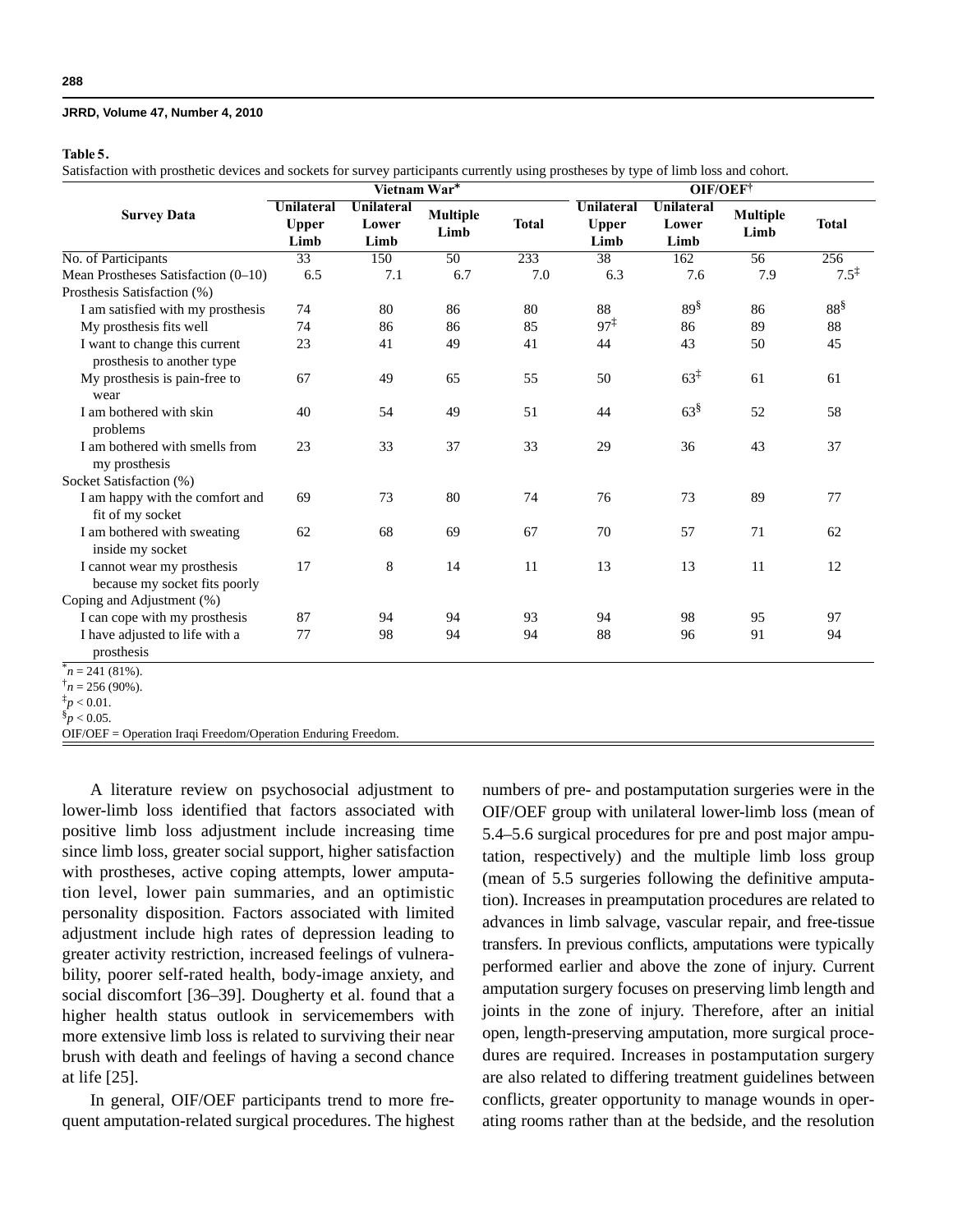of heterotopic bone ossification common in the OIF/OEF cohort [40].

Hearing loss is present in 47 percent of servicemembers and veterans with traumatic limb loss from both conflicts. Gondusky and Reiter reported hearing loss to be the most common single injury, affecting 25 percent of Marines in OIF through 2004. Hearing loss is often concurrent with TBI [41]. According to the Veterans Benefits Administration Annual Benefits Reports, auditory dysfunction (hearing loss and tinnitus) were the most prevalent reasons for new service-connected conditions in fiscal year 2008 and, overall, the most prevalent serviceconnected conditions affecting over 1 million veterans [42]. These communication disorders are reported to affect social, vocational, and psychological function and are commonly associated with depression [43–44]. In our survey, we found no significant association between hearing loss and depression in participants from either conflict.

Limb injury in limbs not undergoing amputation is the next most prevalent injury and is reported by 33 percent of Vietnam war and 45 percent of OIF/OEF participants ( $p < 0.001$ ). One reason for the increase in the OIF/ OEF cohort may be exposure of more body-surface areas to harm by the current mechanisms of injury (e.g., blast injuries and explosive devices vs gunshot wounds). Head injuries, also prevalent in our study population, are reported by 13 percent of Vietnam war and 34 percent of OIF/OEF participants ( $p < 0.001$ ). Implications of this finding are discussed later with the mental health issues.

Chronic healthcare issues identified by study participants with traumatic limb loss are persistent pain (back, phantom limb, and residual-limb pain), skin problems, and psychological issues [45–48]. We were unable to conduct a comprehensive pain inventory as part of this survey; thus, we did not collect important dimensions of pain, such as the specific frequency, intensity, and duration for each type of pain. Prevalence of back pain was reported by 36.2 percent of the Vietnam war cohort compared with 42.1 percent of the OIF/OEF cohort. Edhe et al. reported back pain prevalence was 52 percent in a study of people with limb loss from a VA and Level III trauma center, while Ephraim et al. reported a 62 percent prevalence [49–50]. The prevalence of back pain in people with limb loss is considerably higher than the 15 to 25 percent reported in the general population [51].

Phantom pain is reported by 72.2 percent of Vietnam war and 76.0 percent of OIF/OEF participants without limb loss. These findings are consistent with other studies of limb loss that reported prevalence of phantom pain ranging from 59 to 79 percent [45,49–50,52]. Von Korff et al. categorized phantom pain intensity using the Chronic Pain Grade [53]. Phantom pain distribution in their study population was no pain (2%), Grade I or Grade II pain (low disability, low to high intensity, 73%), and Grade III or Grade IV pain (high disability, moderate to severe intensity, 25%) [49]. In Ehde et al., phantom pain was rated as  $4.6 \pm 3.3$  (mean  $\pm$  standard deviation) on a scale of 0 (not bothersome) to 10 (as bothersome as it could be) [49].

Residual-limb pain is reported by 48.3 percent of the Vietnam war and 62.9 percent of the OIF/OEF participants. Pain summary scores were not significantly higher among participants using prostheses compared with those who used wheeled mobility or no prostheses. In Edhe et al., residual-limb pain intensity on a scale of 0 to 10 was  $5.4 \pm 2.7$ , with 38 percent of limb loss participants scoring their residual-limb pain intensity as severe [49]. In other studies of individuals with traumatic limb loss, 68 to 74 percent report residual-limb pain [49–50].

Our findings indicate that current approaches to pain management do not adequately address the issue from the participants' perspective, consistent with reports by others [54–56]. Even though pain prevalence is high, it may still be under-reported. The tendency of veterans and servicemembers not to complain, endure hardships, and follow the orders of their high-ranking healthcare providers may influence the extent to which they report their pain. Innovative pain control research is ongoing at Walter Reed Army Medical Center, Washington, DC, and VA facilities, including mirror-box therapy, virtual reality, acupuncture, and more invasive pain management procedures [28,57–58]. The high prevalence of continued pain in these combat-injured individuals with limb loss needs to be communicated to rehabilitation and primary care providers to better manage pain burden. Clark et al. identify a need to develop alternative strategies to assess pain in servicemembers with cognitive impairment and to develop a standardized method of assessing pain outcomes [57]. The VA Health Services Research and Development Service recently released a systematic review of pain in patients with polytrauma that further addresses these issues [59].

Arthritis is reported by 64.4 percent of Vietnam war and 25.8 percent of OIF/OEF participants. Posttraumatic degenerative arthritis from injuries to joints on nonamputated limbs takes years to develop and is more common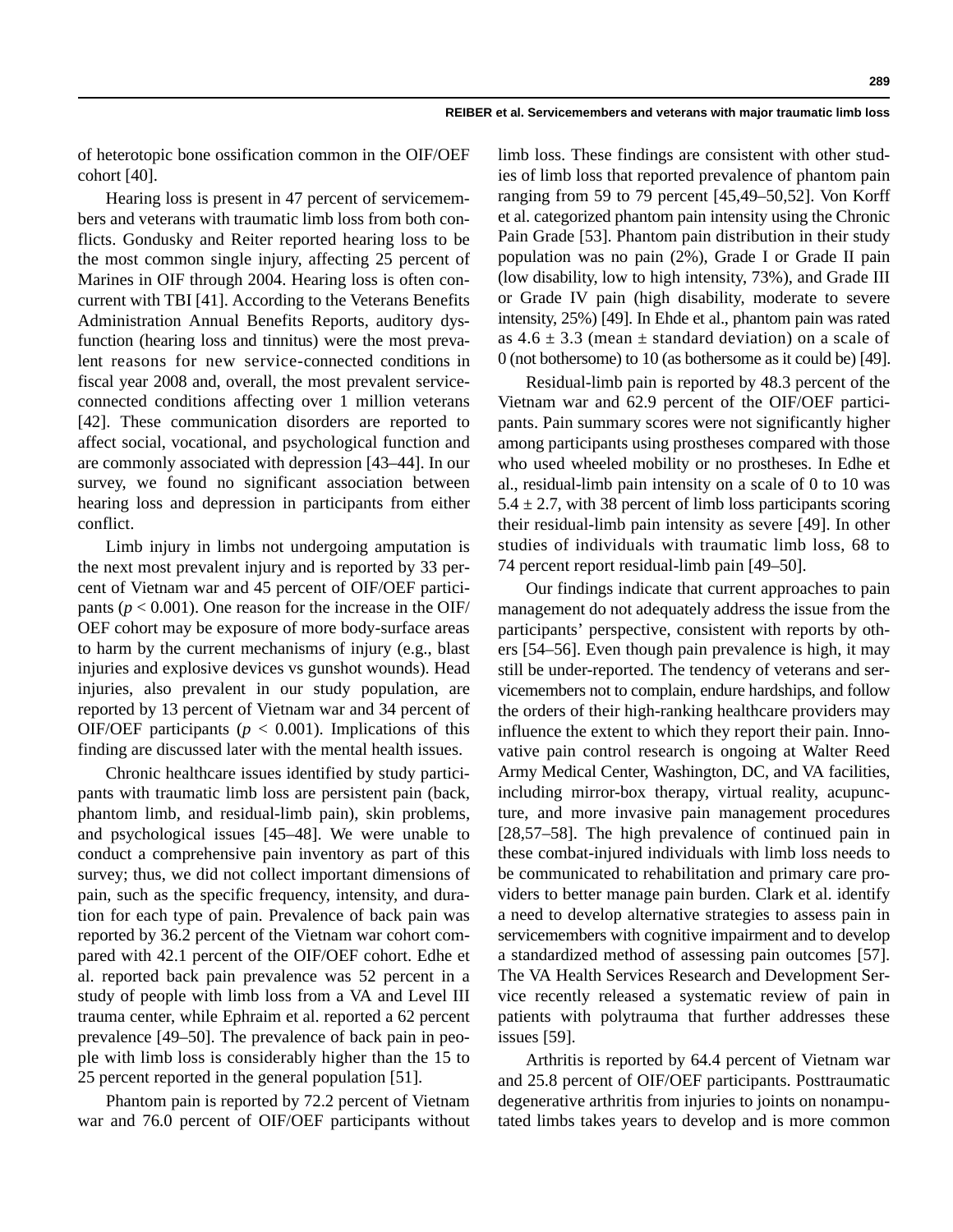in individuals with traumatic limb loss and contralateral limb involvement. Kulkarni et al. reported the prevalence of osteoarthritis in British male veterans on the amputated limb was 61 percent compared with 23 percent on the nonamputated limb. They found a 3-fold increased risk for osteoarthritis in those with transfemoral limb loss compared with transtibial limb loss [60]. Norvell et al.'s study of veterans with traumatic limb loss (mean age 63), identified that the prevalence of contralateral knee pain was 50 percent in those with transfemoral limb loss, 36 percent in transtibial limb loss, and 20 percent in controls without limb loss. At the transfemoral level, there was a 3.3-fold (95% confidence interval 1.5–6.3) increase in prevalence of knee pain compared with ageand sex-matched veterans without limb loss [61]. Gait abnormalities and physiologic loads may involve mechanisms contributing to osteoarthritis and pain in those with limb loss [61].

Skin problems related to prostheses use are a problem for 51 percent of Vietnam war and 58 percent of OIF/ OEF participants. As expected, a significant correlation existed between sweating inside the socket and skin issues. Participants reported that skin problems interfere with good prosthetic device and socket fit and increased the frequency of reported pain. Skin issues are reported in other studies of people with limb loss [34,62–68]. Dillingham et al. reported a 25 percent prevalence of skin and wound problems among community-based participants with trauma-related limb loss [69]. Future research is needed on modifications to prosthetic materials, construction, and wicking moisture in order to reduce skin breakdown and infections.

Mental health issues for participants include TBI, depression, and PTSD. In the Vietnam war cohort with traumatic limb loss, 3.4 percent self-reported TBI compared with 33.9 percent in the OIF/OEF cohort. In our survey population, we stratified by head injury and found that among those with head injury, a statistically significant increase exists in TBI compared with those with no head injury for both conflicts. Recognition, diagnosis, and coding for TBI have improved since 2003, improving the accuracy of TBI prevalence. PTSD prevalence is not significantly higher, given head injury, and depression, which is higher in those with head injury, is not statistically significant. A U.S. Army Brigade Combat Team reported a 10 to 20 percent TBI prevalence rate [70]. The higher prevalence in our OIF/OEF cohort is not surprising given the extensive trauma sustained by these veterans and servicemembers.

Depression is present in 24.5 percent of the Vietnam war and 24.0 percent of the OIF/OEF participants. This is similar to the 20 to 30 percent prevalence in individuals with limb loss reported in other studies [36,46–47,71– 72]. PTSD is present in 37.6 percent of Vietnam war and 58.7 percent of OIF/OEF participants ( $p < 0.05$ ). The combination of depression and PTSD is reported to yield higher levels of symptomatic distress and result in higher rates of suicidal behavior than depressed patients without PTSD. Patients with both conditions experience greater role impairment and slower recovery than those with PTSD alone [73]. Both conditions are independently associated with higher healthcare use and costs [74–75]. OIF/OEF participants have a higher burden of mental health issues than that reported by Vietnam war participants. Mental health issues may effect rehabilitation and recovery processes, so continued programs focusing on psychological adjustment post-limb loss are indicated.

The mean mental health summary score, which adds the presence of TBI, depression, and PTSD, is nearly 2-fold higher in OIF/OEF than in Vietnam war participants. Hoge et al. described mental health issues among 424,451 servicemembers returning from deployment between May 1, 2003, and April 30, 2004. The baseline predeployment prevalence of mental health conditions was 8.5 percent [76]. Following deployment, 19.1 percent of servicemembers from OIF met the risk criteria for a mental health concern: 11.3 percent from OEF and 8.5 percent from other locations. Among servicemembers returning from deployment, Hoge et al. reported the prevalence of PTSD at 9.8 percent for OIF, 4.7 percent for OEF, and 2.1 percent for deployment to other locations [76]. Depression and other mental health issues affect rehabilitation and recovery processes, so continued programs focusing on psychological adjustment post-limb loss are recommended [77]. A recent VA systematic review on individuals with TBI and PTSD further addresses these issues [78].

The success of rehabilitation efforts is evidenced by the striking ambulatory and functional ability reported by the OIF/OEF cohort, with 50 percent performing low- or high-impact activities, compared with 20 percent for the Vietnam war cohort (who are on average 30 years older). A high percentage of participants from both conflicts also achieved household to community ambulatory function even though they did not perform low- or high-impact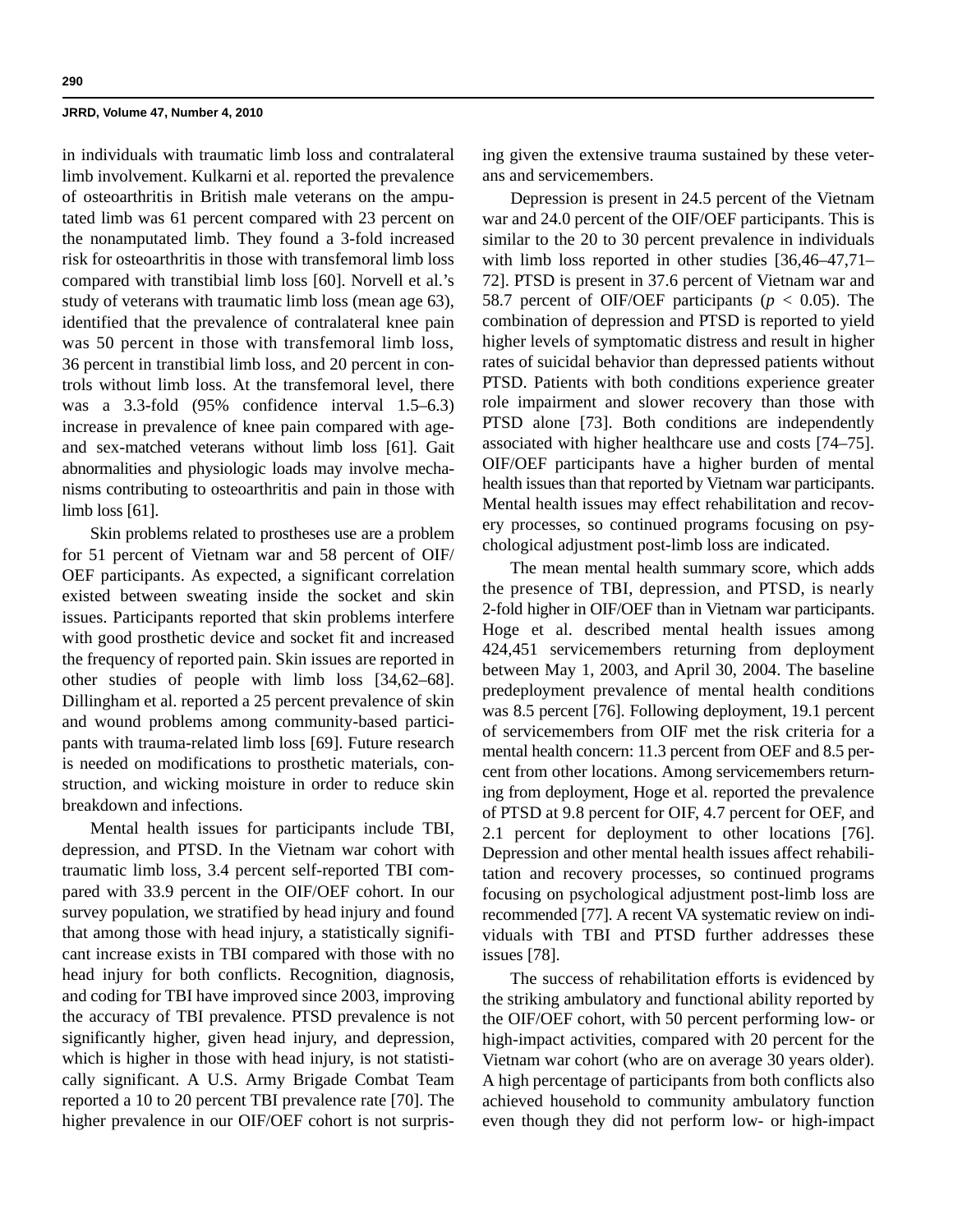level activities. Ambulatory function in Vietnam war participants with unilateral lower-limb loss is also very good with 87 percent reporting they still ambulate 40 years after their initial limb loss. Their success with function is helpful in projecting future function in the OIF/OEF participants.

Prosthetic device use patterns shifted over the last 10 years because of a higher level of expected functioning, the availability of a wider variety of prosthetic devices, and higher levels of prosthetic device turnover. Durable prostheses are required to meet performance demands of both discharged veterans and the high percentage of OIF/OEF servicemembers with limb loss who return to Active Duty. The OIF/OEF cohort aggressively advocates for prostheses for different physical activities. Recent advances in prosthetic device development include more sophisticated components, stronger sources of power, and electronic controls [63]. As a result of the higher expectations and the more technologically advanced prostheses, demand for related rehabilitation services will increase.

Currently, 78.2 percent of Vietnam war and 90.5 percent of OIF/OEF participants use prostheses. The OIF/ OEF group received prosthetic devices at higher annual rates since limb loss than the Vietnam war group: 11.3 fold higher for unilateral upper-limb loss, 9.3-fold higher for unilateral lower-limb loss, and 14.0-fold higher for multiple limb loss. Even though the OIF/OEF cohort was surveyed only 3 years since their limb loss, their annual replacement rates across unilateral upper-, unilateral lower-, and multiple limb loss are 3.6-fold, 2.9-fold, and 2.4-fold, respectively, higher than in the Vietnam war cohort at the same limb-loss level. It is important to recognize that the first year following limb loss is a time of rapid adjustment; thus, there is greater exposure to more prosthetic devices. This is true for both Vietnam war and OIF/OEF participants.

Previous prosthetic device replacement was based on a 3- to 5-year turnover rate. In the OIF/OEF group, replacement is more frequent because of higher functional demands; dissatisfaction with their current prosthesis; different applications for prostheses; and new prosthetic materials with varying strength, flexibility, and durability. These materials are more compliant and flexible, which likely improves short-term satisfaction and function, but these prostheses may not as durable as the earlier, more rigid prosthetic materials and designs.

Therefore, prostheses using newer materials may not last as long as the older laminated prostheses.

Rejection of prosthetic devices (due to dissatisfaction) is higher in the OIF/OEF than the Vietnam war cohort. Specifically, the annual rejection rate for those with unilateral upper-limb loss is 19.7-fold higher, for unilateral lower-limb loss is 15.0-fold higher, and for multiple limb loss is 19.9-fold higher. The availability of new types of prosthetic devices and the higher expectations of OIF/OEF servicemembers and veterans may explain the higher rejection rates. Again, receipt of devices is highest in the first months following limb loss. Many servicemembers and veterans are provided with an opportunity to adjust to life with limb loss using several prosthetic devices. As they gain experience and adapt to living with prostheses, preferences for specific prostheses develop, and the prostheses with inferior performance or requiring more effort are set aside and no longer used. Experience with and provision of multiple prostheses is part of the rehabilitation process. Many types of prosthetic devices are successfully used by a majority with limb loss to conduct their varied activities. The high rejection rates identified indicate that a more judicious approach to initial prosthetic device provision may be warranted.

Van der Linde et al. reviewed 40 studies and did not find clinical agreement with different prostheses and satisfactory functioning [79]. Several studies have found that disuse and reduced daily functioning were due to dissatisfaction with the current prostheses but did not detail the reasons behind abandonment [80–81]. A study of 396 adults with lower-limb loss found 15 percent abandoned their prostheses after 5 years [82]. Ease of use and restoration of ambulation significantly predicted continued use of the prostheses. A study of 44 older individuals with lower-limb loss found gait problems, fatigue, poor device performance, and fear of falling to be associated with lower prosthetic device use [83]. Additional reasons for rejecting prostheses by limb-loss level are found elsewhere [23–25,84].

Reasons for total abandonment of all prostheses included dissatisfaction with a previous prosthesis, preference for using no prosthetic device in those with upperlimb loss, and transitions to wheelchairs for those with lower- or multiple limb loss. Those who abandoned prostheses because of dissatisfaction with the devices may suffer reduced function and worse quality of life as a consequence. Our survey identified key issues associated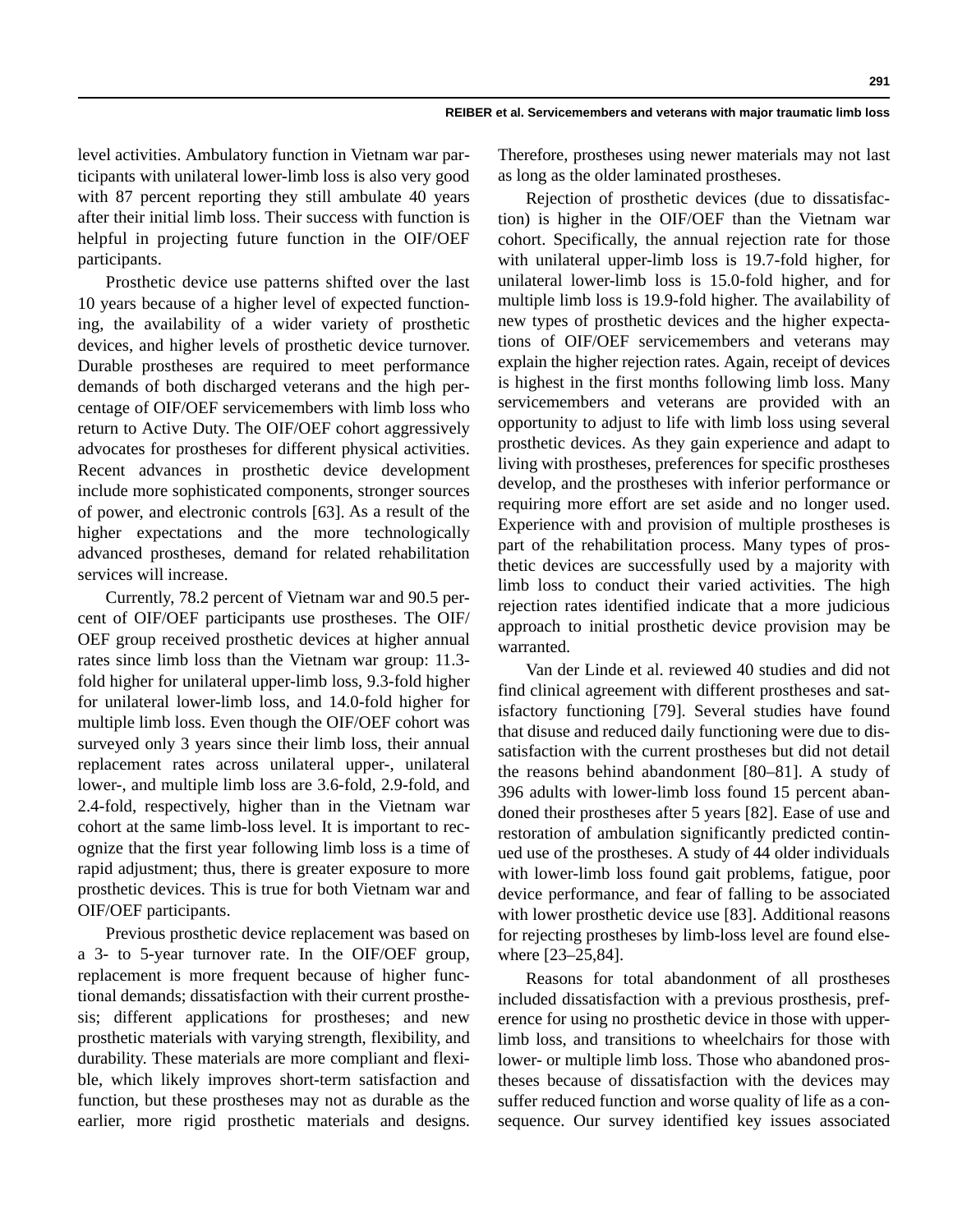with prosthetic device dissatisfaction that may help to correct these problem areas. Opportunities may also exist to improve function by trying other types of prosthetic devices that improved performance in other studies [85–86].

Unilateral upper-limb loss resulted in no prosthetic use for 29.8 percent of Vietnam war and 24.0 percent of OIF/OEF veterans and servicemembers [23]. A greater proportion of the OIF/OEF group with unilateral upperlimb loss use a prosthetic device to perform the majority of daily tasks. This is also noted for those with bilateral upper-limb loss.

Only 4.0 percent of Vietnam war and 2.1 percent of OIF/OEF participants never used a prosthetic device. Some veterans and servicemembers who use wheelchairs indicated they used a prosthesis to transfer, for cosmetic reasons, or for only brief periods, as it was too painful to ambulate with their prosthetic devices.

Satisfaction with their current prostheses is high in both cohorts. Despite this, over 40 percent of all survey participants indicate a willingness to change their current prosthesis to another type. The Gallup survey of 167 OIF/ OEF servicemembers with limb loss found 69 percent were satisfied with their prostheses at a mean of 1 year postamputation, but this study did not delineate satisfaction by the type of limb loss or by the type of prosthetic device, or give specific reasons for dissatisfaction [87]. Dillingham et al.'s study of Persian Gulf veterans with limb loss indicated 43 percent were satisfied with the comfort of their prostheses [2]. Other studies report issues with satisfaction (comfortable fit, changing sizes of residual limb, etc.) and identify strategies to address these issues, including newer prosthetic device design [88–89]. Further research is needed to improve satisfaction with prosthetic devices.

Strengths of this survey are inclusion of veterans and servicemembers with major limb loss from two military conflicts. Standardized questions on prostheses, function, satisfaction, and quality of life were asked of both groups. Our study staff used multiple sources for the survey roster, including electronic VA databases, DOD records, and the Internet. Servicemembers and veterans, including those on Active Duty from OIF/OEF, are highly mobile and challenging to contact. Surveys and invitation letters may not have reached all potential survey participants. Despite these challenges, our 61.8 percent response rate compares favorably with other studies (typical response rates 47%–59%) of combat-injured veterans and servicemembers [90–91].

Our survey included pictures of prosthetic types and assistive devices to help participants with recall. We asked participants to remember only prostheses received by major category (such as electrically assisted vs traditional body-powered). We compared data for the entire target population with our enrolled population and found little evidence of selection bias in either conflict cohort. We compared site of limb loss and sex between the original survey roster and survey participants. The only significant difference in responses by level of limb loss or sex was a higher response rate in the Vietnam war group with multiple limb loss.

Potential limitations of this survey include the fact that veterans and servicemembers who responded may be functioning at a higher level than those who did not respond. The results of our survey may have limited generalizability to the overall civilian population with limb loss. Participants in this survey experienced major traumatic limb loss associated with other combat-associated injuries that are more extensive than usually observed in U.S. civilian populations with traumatic limb loss. Recall, particularly for the Vietnam war veterans, may be impaired. Other studies of prosthetic device use in non-combat-associated limb loss populations report similar prosthetic issues and reasons for dissatisfaction as found in our survey [92–93].

# **CONCLUSIONS**

OIF/OEF servicemembers and veterans with traumatic limb loss are a high-profile group with a high public relations focus. Attention to the care these veterans and servicemembers receive is a national priority as they continue to transition to VA care. Some veterans in the VA system from previous conflicts and with medically indicated limb loss may request the same advanced technology prostheses and rehabilitation care provided to the OIF/OEF cohort. It is necessary to plan for the future demand on the VA in terms of prosthetic use, continued rehabilitation, and costs to guide future prosthesis-related services and economic decisions.

The findings from the survey represent the largest across-conflict comparison of prosthetic device use and satisfaction for veterans and servicemembers with major traumatic limb loss. Many advances are evident in restoring function through appropriate rehabilitation care and use of prostheses. Issues still remain in management of phantom, residual-limb, and back pain; skin problems;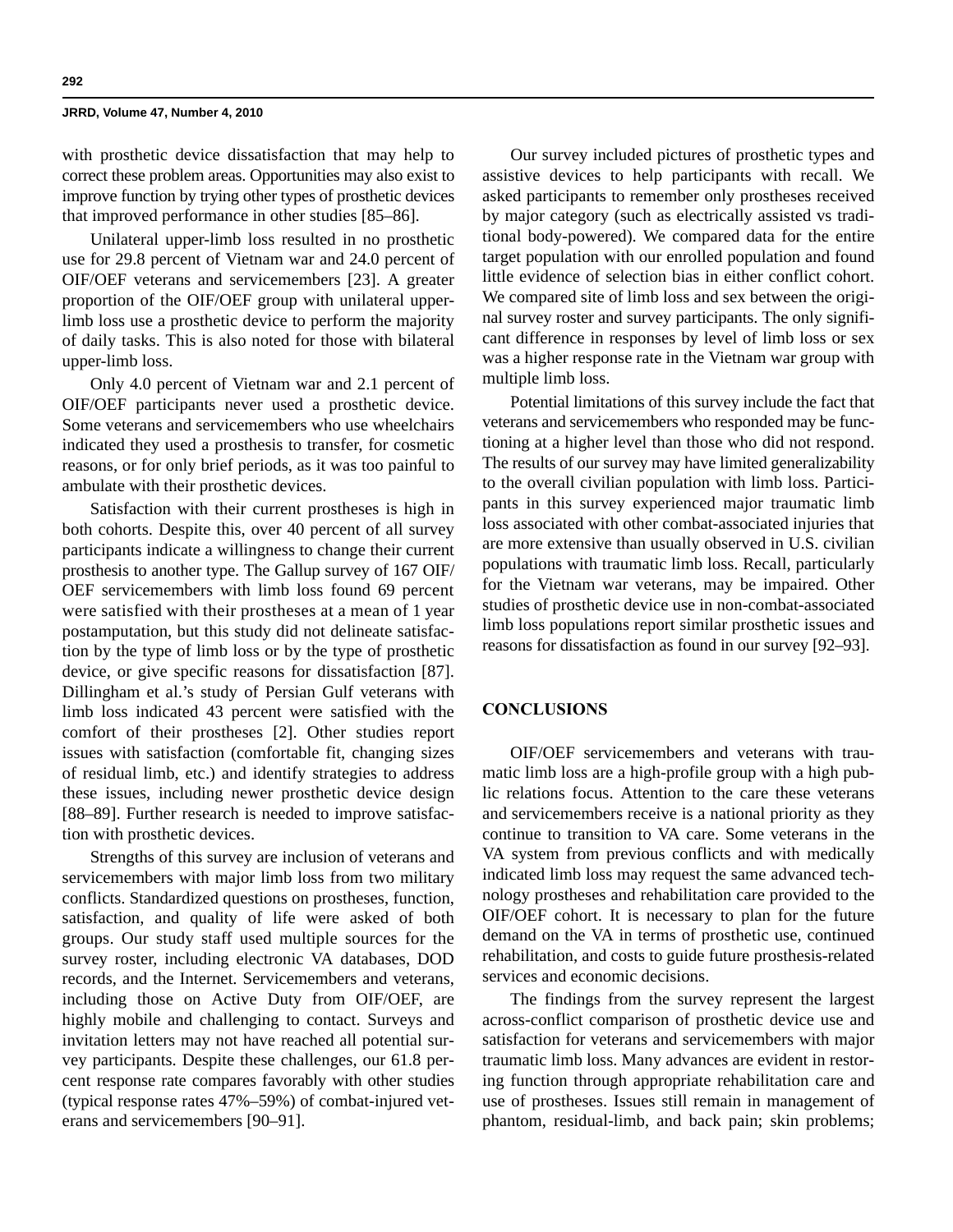and improvement of satisfaction with prosthetic devices. The planned VA paradigm shift for those with limb loss described earlier will target personnel and resources to address these important issues for our veterans and servicemembers [94].

# **ACKNOWLEDGMENTS**

#### **Author Contributions:**

*Study concept and design*: G . E. Reiber, D. G . Smith, L. V. McFarland. Acquisition of data: G. E. Reiber, L. V. McFarland, S. Hubbard.

*Analysis and interpretation of data*: G. E. Reiber, D. G. Smith, L. V. McFarland, J. M. Gambel, D. K. Blough.

*Drafting of manuscript*: G. E. Reiber, L. V. McFarland.

*Critical revision of manuscript for important intellectual content*:

G . E. Reiber, L. V. McFarland, S. Hubbard, C. Maynard, D. K. Blough, J. M. Gambel, D. G. Smith.

*Statistical analysis*: G . E. Reiber, L. V. McFarland, C. Maynard. *Obtained funding*: G. E. Reiber.

*Administrative, technical, or material support*: G. E. Reiber, L. V. McFarland.

*Study supervision*: G. E. Reiber.

**Financial Disclosures:** The authors have declared that no competing interests exist.

**Funding/Support:** This material is based on work supported by VA Health Services Research and Development (grant IIR 05-244) and a Senior Career Scientist Award to Dr. Reiber (grant RCS 98-353).

**Additional Contributions:** The views expressed in this article are those of the authors and do not necessarily reflect the position or policy of the VA or the DOD. Special thanks to Jane Emens for outstanding administrative support on this project.

**Institutional Review:** We received human subjects approval from the University of Washington, Seattle, Washington; VA Puget Sound Health Care system, Seattle, Washington; and Madigan Army Medical Center, Tacoma, Washington.

**Participant Follow-Up:** A copy of this issue will be mailed to each study participant.

# **REFERENCES**

- 1. Kishbaugh D, Dillingham TR, Howard RS, Sinnott MW, Belandres PV. Amputee soldiers and their return to active duty. Mil Med. 1995;160(2):82–84. [\[PMID: 7783923\]](http://www.ncbi.nlm.nih.gov/pubmed/7783923)
- 2. Dillingham TR, Braverman SE, Belandres PV. Persian Gulf War amputees: Injuries and rehabilitative needs. Mil Med. 1994;159(10):635–39. [\[PMID: 7870319\]](http://www.ncbi.nlm.nih.gov/pubmed/7870319)
- 3. Pasquina PF. Optimizing care for combat amputees: Experiences at Walter Reed Army Medical Center. J Rehabil Res Dev. 2004;41(3B):vii–xii. [\[PMID: 15543454\]](http://www.ncbi.nlm.nih.gov/pubmed/15543454) [D](http://www.ncbi.nlm.nih.gov/pubmed/15543454)[OI:10.1682/JRRD.2004.05.0051](http://dx.doi.org/10.1682/JRRD.2004.05.0051)
- 4. Kerkovich DM. Recent QUERI workshop analyzes optimum treatment for combat amputees. J Rehabil Res Dev.

2004;41(4):xi–xii. [\[PMID: 15558379\]](http://www.ncbi.nlm.nih.gov/pubmed/15558379) [DOI:10.1682/JRRD.2004.04.0000](http://dx.doi.org/10.1682/JRRD.2004.04.0000)

- 5. Scoville C. Congressional testimony: Amputee care, July 22, 2004. House Committee on Veterans' Affairs. 2004.
- 6. Pasquina PF, Tsao JW, Collins DM, Chan BL, Charrow A, Karmarkar AM, Cooper RA. Quality of medical care provided to service members with combat-related limb amputations: Report of patient satisfaction. J Rehabil Res Dev. 2008;45(7):953–60. [\[PMID: 19165685\]](http://www.ncbi.nlm.nih.gov/pubmed/19165685) [DOI:10.1682/JRRD.2007.10.0163](http://dx.doi.org/10.1682/JRRD.2007.10.0163)
- 7. Bellamy RF. A note on American combat mortality in Iraq. Mil Med. 2007;172(10):i,1023. [\[PMID: 17985758\]](http://www.ncbi.nlm.nih.gov/pubmed/17985758)
- 8. Gawande A. Casualties of war—Military care for the wounded from Iraq and Afghanistan. N Engl J Med. 2004;351(24):2471–75. [\[PMID: 15590948\]](http://www.ncbi.nlm.nih.gov/pubmed/15590948) [DOI:10.1056/NEJMp048317](http://dx.doi.org/10.1056/NEJMp048317)
- 9. DoD personnel and military casualty statistics [Internet]. Washington (DC): Department of Defense; 2009 [cited 2010 Jan 21]. Available from: [http://siadapp.dmdc.osd.mil/](http://siadapp.dmdc.osd.mil/personnel/MMIDHOME.HTM) [personnel/MMIDHOME.HTM](http://siadapp.dmdc.osd.mil/personnel/MMIDHOME.HTM).
- 10. Maynard C, Flohr B, Guagliardo TA, Martin CH, McFarland LV, Pruden JD, Reiber GE. Department of Veterans Affairs compensation and medical care benefits accorded to veterans with major limb loss. J Rehabil Res Dev. 2010; 47(4):403–9.
- 11. Glossary. J Rehabil Res Dev. 2010;47(4):409–14.
- 12. Fowler FJ. Survey research methods. 2nd ed. Newbury Park (CA): Sage Publications; 1993.
- 13. Dillman DA. Mail and internet surveys: The tailored design method. 2nd ed. New York (NY): Wiley; 1999.
- 14. Edwards P, Roberts I, Clarke M, DiGuiseppi C, Pratap S, Wentz R, Kwan I, Cooper R. Methods to increase response rates to postal questionnaires. Cochrane Database Syst Rev. 2007;(2):MR000008. **[PMID**: 17443629]
- 15. Ware JE, Snow KK, Kosinski M, Gandek B; New England Medical Center Hospital. Health Institute. SF-36 health survey: Manual and interpretation guide. Boston (MA): The Health Institute, New England Medical Center; 1993.
- 16. DeSalvo KB, Fan VS, McDonell MB, Fihn SD. Predicting mortality and healthcare utilization with a single question. Health Serv Res. 2005;40(4):1234–46. [\[PMID: 16033502\]](http://www.ncbi.nlm.nih.gov/pubmed/16033502) [D](http://www.ncbi.nlm.nih.gov/pubmed/16033502)[OI:10.1111/j.1475-6773.2005.00404.x](http://dx.doi.org/10.1111/j.1475-6773.2005.00404.x)
- 17. Blough DK, Hubbard S, McFarland LV, Smith DG, Gambel JM, Reiber GE. Prosthetic cost projections for servicemembers with major limb loss from Vietnam and OIF/OEF. J Rehabil Res Dev. 2010;47(4):387–402.
- 18. Devlin M, Pauley T, Head K, Garfinkel S. Houghton Scale of prosthetic use in people with lower-extremity amputations: Reliability, validity, and responsiveness to change. Arch Phys Med Rehabil. 2004;85(8):1339–44. [\[PMID: 15295762\]](http://www.ncbi.nlm.nih.gov/pubmed/15295762) [D](http://www.ncbi.nlm.nih.gov/pubmed/15295762)[OI:10.1016/j.apmr.2003.09.025](http://dx.doi.org/10.1016/j.apmr.2003.09.025)
- 19. Heinemann AW, Bode RK, O'Reilly C. Development and measurement properties of the Orthotics and Prosthetics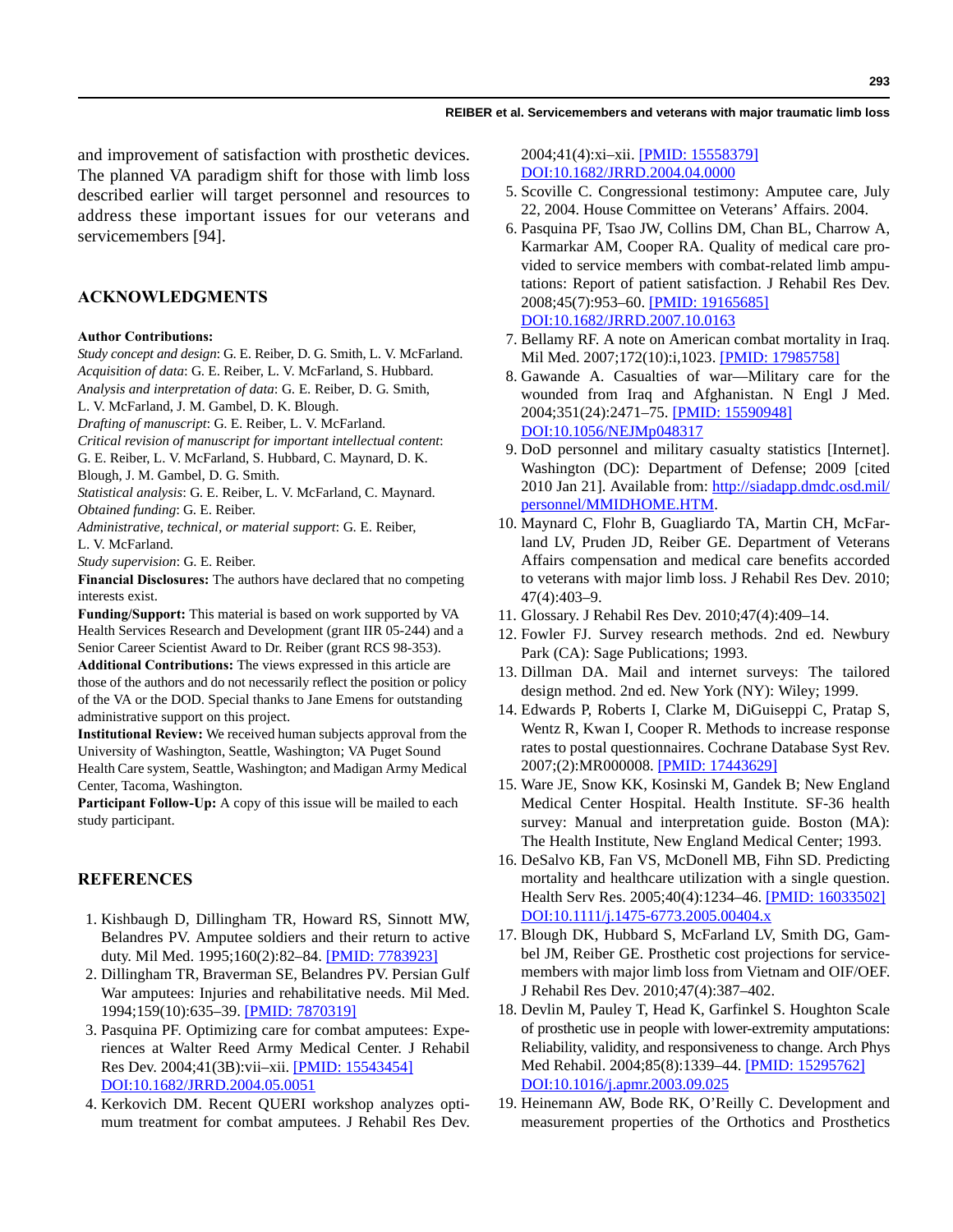Users' Survey (OPUS): A comprehensive set of clinical outcome instruments. Prosthet Orthot Int. 2003;27(3):191–206. [\[PMID: 14727700\]](http://www.ncbi.nlm.nih.gov/pubmed/14727700)

[DOI:10.1080/03093640308726682](http://dx.doi.org/10.1080/03093640308726682)

- 20. Legro MW, Reiber GD, Smith DG , Del Aguila M, Larsen J, Boone D. Prosthesis evaluation questionnaire for persons with lower limb amputations: Assessing prosthesis-related quality of life. Arch Phys Med Rehabil. 1998;79(8):931–38. [\[PMID: 9710165\]](http://www.ncbi.nlm.nih.gov/pubmed/9710165) [DOI:10.1016/S0003-9993\(98\)90090-9](http://dx.doi.org/10.1016/S0003-9993%2898%2990090-9)
- 21. Reiber GE; Prosthetics Expert Panel. Expert Panel recommendations—Based on research and deliberations from VA HSR&D project "Impact of the DoD paradigm shift on VA amputee patient care." J Rehabil Res Dev. 2010;47(4):xxix– xxxii.
- 22. American Association for Public Opinion Research. Standard definitions: Final dispositions of case codes and outcome rates for surveys. 5th ed. Lenexa (KS): American Association for Public Opinion Research; 2008.
- 23. McFarland LV, Hubbard Winkler SL, Heinemann AW, Jones M, Esquenazi A. Unilateral upper-limb loss: Satisfaction and prosthetic-device use in veterans and servicemembers from Vietnam and OIF/OEF conflicts. J Rehabil Res Dev. 2010; 47(4):299–316.
- 24. Gailey R, McFarland LV, Cooper RA, Czerniecki J, Gambel JM, Hubbard S, Maynard C, Smith DG, Raya M, Reiber GE. Unilateral lower-limb loss: Prosthetic device use and functional outcomes in servicemembers from Vietnam war and OIF/OEF conflicts. J Rehabil Res Dev. 2010;47(4): 317–32.
- 25. Dougherty PJ, McFarland LV, Smith DG, Esquenazi A, Blake D, Reiber GE. Multiple traumatic limb loss: A comparison of Vietnam veterans to OIF/OEF servicemembers. J Rehabil Res Dev. 2010;47(4):333–48.
- 26. Epstein RA, Heinemann AW, McFarland LV. Quality of life for veterans and servicemembers with major traumatic limb loss from Vietnam and OIF/OEF conflicts. J Rehabil Res Dev. 2010;47(4):373–86.
- 27. Berke GM, Fergason J, Milani JR, Hattingh J, McDowell M, Nguyen V, Reiber GE. Comparison of satisfaction with current prosthetic care in veterans and servicemembers from Vietnam and OIF/OEF conflicts with major traumatic limb loss. J Rehabil Res Dev. 2010;47(4):361–72.
- 28. Pasquina PF, Bryant PR, Huang ME, Roberts TL, Nelson VS, Flood KM. Advances in amputee care. Arch Phys Med Rehabil. 2006;87(3 Suppl 1):S34–45. [\[PMID: 16500191\]](http://www.ncbi.nlm.nih.gov/pubmed/16500191) [D](http://www.ncbi.nlm.nih.gov/pubmed/16500191)[OI:10.1016/j.apmr.2005.11.026](http://dx.doi.org/10.1016/j.apmr.2005.11.026)
- 29. Peake JB. Beyond the purple heart—Continuity of care for the wounded in Iraq. N Engl J Med. 2005;352(3):219–22. [\[PMID: 15659720\]](http://www.ncbi.nlm.nih.gov/pubmed/15659720) [DOI:10.1056/NEJMp048312](http://dx.doi.org/10.1056/NEJMp048312)
- 30. Burger H, Marincek C. Return to work after lower limb amputation. Disabil Rehabil. 2007;29(17):1323–29. [\[PMID: 17729080\]](http://www.ncbi.nlm.nih.gov/pubmed/17729080) [DOI:10.1080/09638280701320797](http://dx.doi.org/10.1080/09638280701320797)
- 31. Weed RO, Kirkscey M, Taylor CM, Mullins G . Return to work rates in cases of amputation. J Rehabil Outcomes Meas. 1997;1(4):35–39.
- 32. Dougherty PJ. Long-term follow-up of unilateral transfemoral amputees from the Vietnam War. J Trauma. 2003;54(4): 718–23. [\[PMID: 12707534\]](http://www.ncbi.nlm.nih.gov/pubmed/12707534) [DOI:10.1097/01.TA.0000046260.16866.A9](http://dx.doi.org/10.1097/01.TA.0000046260.16866.A9)
- 33. Bradway JK, Malone JM, Racy J, Leal JM, Poole J. Psychological adaptation to amputation: An overview. Orthot Prosthet. 1984;38:46–50.
- 34. Gallagher P, MacLachlan M. Psychological adjustment and coping in adults with prosthetic limbs. Behav Med. 1999; 25(3):117–24. [\[PMID: 10640225\]](http://www.ncbi.nlm.nih.gov/pubmed/10640225) [DOI:10.1080/08964289909596741](http://dx.doi.org/10.1080/08964289909596741)
- 35. Liveh H, Antonak RF, Gerhart J. Psychosocial adaptation to amputation: The role of socioeconomic variables, disability-related factors and coping strategies. Int J Rehabil Res. 1999;22(1):21–31. [\[PMID: 10207748\]](http://www.ncbi.nlm.nih.gov/pubmed/10207748)
- 36. Horgan O, MacLachlan M. Psychosocial adjustment to lower-limb amputation: A review. Disabil Rehabil. 2004; 26(14–15):837–50. [\[PMID: 15497913\]](http://www.ncbi.nlm.nih.gov/pubmed/15497913) [DOI:10.1080/09638280410001708869](http://dx.doi.org/10.1080/09638280410001708869)
- 37. Williamson GM, Schulz R, Bridges MW, Behan AM. Social and psychological factors in adjustment to limb amputation. J Soc Behav Pers. 1994;9(5):249–68.
- 38. Behel JM, Rybarczyk B, Elliott TR, Nicholas JJ, Nyenhuis D. The role of perceived vulnerability in adjustment to lower extremity amputation: A preliminary investigation. Rehabil Psychol. 2002;47:92–105. [DOI:10.1037/0090-5550.47.1.92](http://dx.doi.org/10.1037/0090-5550.47.1.92)
- 39. Rybarczyk B, Nyenhuis DL, Nicholas JJ, Cash SM, Kaiser J. Body image, perceived social stigma, and the prediction of psychosocial adjustment to leg amputation. Rehabil Psychol. 1995;40(2):95–110. [DOI:10.1037/0090-5550.40.2.95](http://dx.doi.org/10.1037/0090-5550.40.2.95)
- 40. Potter BK, Burns TC, Lacap AP, Granville RR, Gajewski DA. Heterotopic ossification following traumatic and combatrelated amputations. Prevalence, risk factors, and preliminary results of excision. J Bone Joint Surg Am. 2007; 89(3):476–86. [\[PMID: 17332095\]](http://www.ncbi.nlm.nih.gov/pubmed/17332095) [DOI:10.2106/JBJS.F.00412](http://dx.doi.org/10.2106/JBJS.F.00412)
- 41. Gondusky JS, Reiter MP. Protecting military convoys in Iraq: An examination of battle injuries sustained by a mechanized battalion during Operation Iraqi Freedom II. Mil Med. 2005;170(6):546–49. [\[PMID: 16001610\]](http://www.ncbi.nlm.nih.gov/pubmed/16001610)
- 42. Veterans Benefits Administration. Annual benefits report, fiscal year 2008: Making a difference. Washington (DC): Department of Veterans Affairs; 2008.
- 43. Department of Veterans Affairs Rehabilitation Research and Development National Center for Rehabilitative Auditory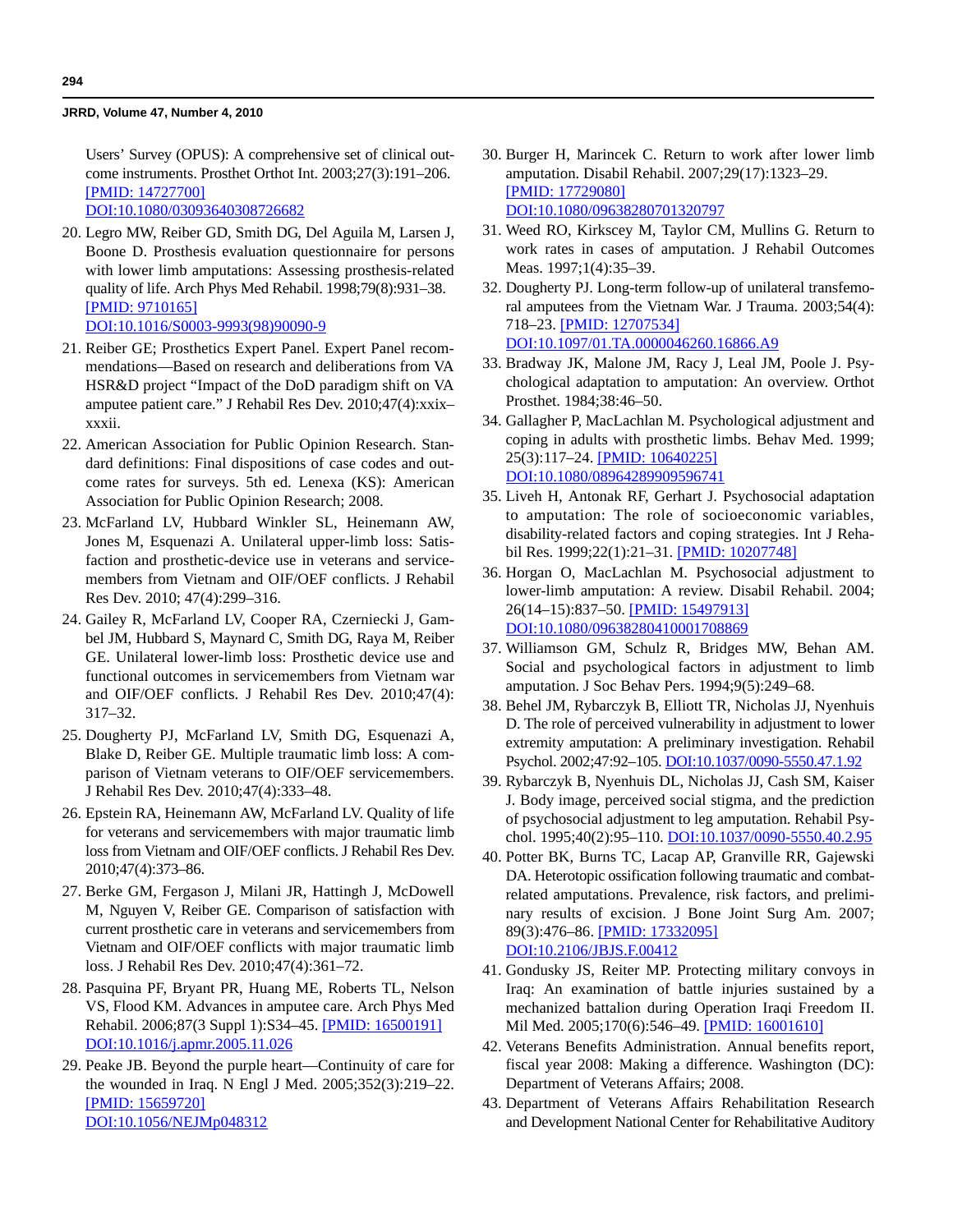Research, VA Medical Center, Portland, Oregon, Annual Report: January 1, 2008—December 31, 2008. Portland (OR): Department of Veterans Affairs; 2008.

- 44. Mulrow CD, Aguilar C, Endicott JE, Tuley MR, Velez R, Charlip WS, Rhodes MC, Hill JA, DeNino LA. Quality-oflife changes and hearing impairment. A randomized trial. Ann Intern Med. 1990;113(3):188–94. [\[PMID: 2197909\]](http://www.ncbi.nlm.nih.gov/pubmed/2197909)
- 45. Ebrahimzadeh MH, Rajabi MT. Long-term outcomes of patients undergoing war-related amputations of the foot and ankle. J Foot Ankle Surg. 2007;46(6):429–33. [\[PMID: 17980838\]](http://www.ncbi.nlm.nih.gov/pubmed/17980838) [DOI:10.1053/j.jfas.2007.08.011](http://dx.doi.org/10.1053/j.jfas.2007.08.011)
- 46. Health status of Vietnam veterans. I. Psychosocial characteristics. The Centers for Disease Control Vietnam Experience Study. JAMA. 1988;259(18):2701–7. [\[PMID: 2833630\]](http://www.ncbi.nlm.nih.gov/pubmed/2833630) [D](http://www.ncbi.nlm.nih.gov/pubmed/2833630)[OI:10.1001/jama.259.18.2701](http://dx.doi.org/10.1001/jama.259.18.2701)
- 47. Singh R, Hunter J, Philip A. The rapid resolution of depression and anxiety symptoms after lower limb amputation. Clin Rehabil. 2007;21(8):754–59. [\[PMID: 17846075\]](http://www.ncbi.nlm.nih.gov/pubmed/17846075) [D](http://www.ncbi.nlm.nih.gov/pubmed/17846075)[OI:10.1177/0269215507077361](http://dx.doi.org/10.1177/0269215507077361)
- 48. Heikkinen M, Saarinen J, Suominen VP, Virkkunen J, Salenius J. Lower limb amputations: Differences between the genders and long-term survival. Prosthet Orthot Int. 2007; 31(3):277–86. [\[PMID: 17979013\]](http://www.ncbi.nlm.nih.gov/pubmed/17979013) [DOI:10.1080/03093640601040244](http://dx.doi.org/10.1080/03093640601040244)
- 49. Ehde DM, Czerniecki JM, Smith DG, Campbell KM, Edwards WT, Jensen MP, Robinson LR. Chronic phantom sensations, phantom pain, residual limb pain, and other regional pain after lower limb amputation. Arch Phys Med Rehabil. 2000;81(8):1039–44. [\[PMID: 10943752\]](http://www.ncbi.nlm.nih.gov/pubmed/10943752) [D](http://www.ncbi.nlm.nih.gov/pubmed/10943752)[OI:10.1053/apmr.2000.7583](http://dx.doi.org/10.1053/apmr.2000.7583)
- 50. Ephraim PL, Wegener ST, MacKenzie EJ, Dillingham TR, Pezzin LE. Phantom pain, residual limb pain, and back pain in amputees: Results of a national survey. Arch Phys Med Rehabil. 2005;86(10):1910–19. [\[PMID: 16213230\]](http://www.ncbi.nlm.nih.gov/pubmed/16213230) [D](http://www.ncbi.nlm.nih.gov/pubmed/16213230)[OI:10.1016/j.apmr.2005.03.031](http://dx.doi.org/10.1016/j.apmr.2005.03.031)
- 51. Andersson GB, Pope MH, Frymoyer JW, Snook S. Epidemiology and cost. In: Pope MH, Andersson GB, Frymoyer JW, Chaffin DB, editors. Occupational low back pain: Assessment, treatment, and prevention. St. Louis (MO): Mosby Year Book; 1991. p. 95–113.
- 52. Ketz AK. The experience of phantom limb pain in patients with combat-related traumatic amputations. Arch Phys Med Rehabil. 2008;89(6):1127–32. [\[PMID: 18503810\]](http://www.ncbi.nlm.nih.gov/pubmed/18503810) [D](http://www.ncbi.nlm.nih.gov/pubmed/18503810)[OI:10.1016/j.apmr.2007.11.037](http://dx.doi.org/10.1016/j.apmr.2007.11.037)
- 53. Von Korff M, Ormel J, Keefe FJ, Dworkin SF. Grading the severity of chronic pain. Pain. 1992;50(2):133–49. [\[PMID: 1408309\]](http://www.ncbi.nlm.nih.gov/pubmed/1408309) [DOI:10.1016/0304-3959\(92\)90154-4](http://dx.doi.org/10.1016/0304-3959%2892%2990154-4)
- 54. Jensen MP, Ehde DM, Hoffman AJ, Patterson DR, Czerniecki JM, Robinson LR. Cognitions, coping and social environment predict adjustment to phantom limb pain. Pain.

2002;95(1–2):133–42. [\[PMID: 11790476\]](http://www.ncbi.nlm.nih.gov/pubmed/11790476) [DOI:10.1016/S0304-3959\(01\)00390-6](http://dx.doi.org/10.1016/S0304-3959%2801%2900390-6)

- 55. Webster LR. Breakthrough pain in the management of chronic persistent pain syndromes. Am J Manag Care. 2008;14(5 Suppl 1):S116–22. [\[PMID: 18611099\]](http://www.ncbi.nlm.nih.gov/pubmed/18611099)
- 56. Gironda RJ, Clark ME, Massengale JP, Walker RL. Pain among veterans of Operations Enduring Freedom and Iraqi Freedom. Pain Med. 2006;7(4):339–43. [\[PMID: 16898945\]](http://www.ncbi.nlm.nih.gov/pubmed/16898945) [D](http://www.ncbi.nlm.nih.gov/pubmed/16898945)[OI:10.1111/j.1526-4637.2006.00146.x](http://dx.doi.org/10.1111/j.1526-4637.2006.00146.x)
- 57. Clark ME, Bair MJ, Buckenmaier CC 3rd, Gironda RJ, Walker RL. Pain and combat injuries in soldiers returning from Operations Enduring Freedom and Iraqi Freedom: Implications for research and practice. J Rehabil Res Dev. 2007;44(2):179–94. [\[PMID: 17551872\]](http://www.ncbi.nlm.nih.gov/pubmed/17551872) [DOI:10.1682/JRRD.2006.05.0057](http://dx.doi.org/10.1682/JRRD.2006.05.0057)
- 58. Murray CD, Pettifer S, Howard T, Patchick EL, Caillette F, Kulkarni J, Bamford C. The treatment of phantom limb pain using immersive virtual reality: Three case studies. Disabil Rehabil. 2007;29(18):1465–69. [\[PMID: 17729094\]](http://www.ncbi.nlm.nih.gov/pubmed/17729094) [D](http://www.ncbi.nlm.nih.gov/pubmed/17729094)[OI:10.1080/09638280601107385](http://dx.doi.org/10.1080/09638280601107385)
- 59. Portland Department of Veterans Affairs Medical Center Evidence-based Practice Center. Pain in patients with polytrauma: A systematic review. Washington (DC): Department of Veterans Affairs; 2008.
- 60. Kulkarni J, Adams J, Thomas E, Silman A. Association between amputation, arthritis and osteopenia in British male war veterans with major lower limb amputations. Clin Rehabil. 1998;12(4):348–53. [\[PMID: 9744670\]](http://www.ncbi.nlm.nih.gov/pubmed/9744670) [D](http://www.ncbi.nlm.nih.gov/pubmed/9744670)[OI:10.1191/026921598672367610](http://dx.doi.org/10.1191/026921598672367610)
- 61. Norvell DC, Czerniecki JM, Reiber GE, Maynard C, Pecoraro JA, Weiss NS. The prevalence of knee pain and symptomatic knee osteoarthritis among veteran traumatic amputees and nonamputees. Arch Phys Med Rehabil. 2005;86(3): 487–93. [\[PMID: 15759233\]](http://www.ncbi.nlm.nih.gov/pubmed/15759233)

[DOI:10.1016/j.apmr.2004.04.034](http://dx.doi.org/10.1016/j.apmr.2004.04.034)

- 62. Reed AB, Delvecchio C, Giglia JS. Major lower extremity amputation after multiple revascularizations: Was it worth it? Ann Vasc Surg. 2008;22(3):335–40. [\[PMID: 18466814\]](http://www.ncbi.nlm.nih.gov/pubmed/18466814) [D](http://www.ncbi.nlm.nih.gov/pubmed/18466814)[OI:10.1016/j.avsg.2007.07.039](http://dx.doi.org/10.1016/j.avsg.2007.07.039)
- 63. Esquenazi A. Amputation rehabilitation and prosthetic restoration. From surgery to community reintegration. Disabil Rehabil. 2004;26(14–15):831–36. [\[PMID: 15497912\]](http://www.ncbi.nlm.nih.gov/pubmed/15497912) [D](http://www.ncbi.nlm.nih.gov/pubmed/15497912)[OI:10.1080/09638280410001708850](http://dx.doi.org/10.1080/09638280410001708850)
- 64. Dunn DS. Well-being following amputation: Salutary effects of positive meaning, optimism, and control. Rehabil Psychol. 1996;41(4):285–302. [DOI:10.1037/0090-5550.41.4.285](http://dx.doi.org/10.1037/0090-5550.41.4.285)
- 65. Highsmith JT, Highsmith MJ. Common skin pathology in LE prosthesis users. JAAPA. 2007;20(11):33–6,47. [\[PMID: 18035762\]](http://www.ncbi.nlm.nih.gov/pubmed/18035762)
- 66. Meulenbelt HE, Dijkstra PU, Jonkman MF, Geertzen JH. Skin problems in lower limb amputees: A systematic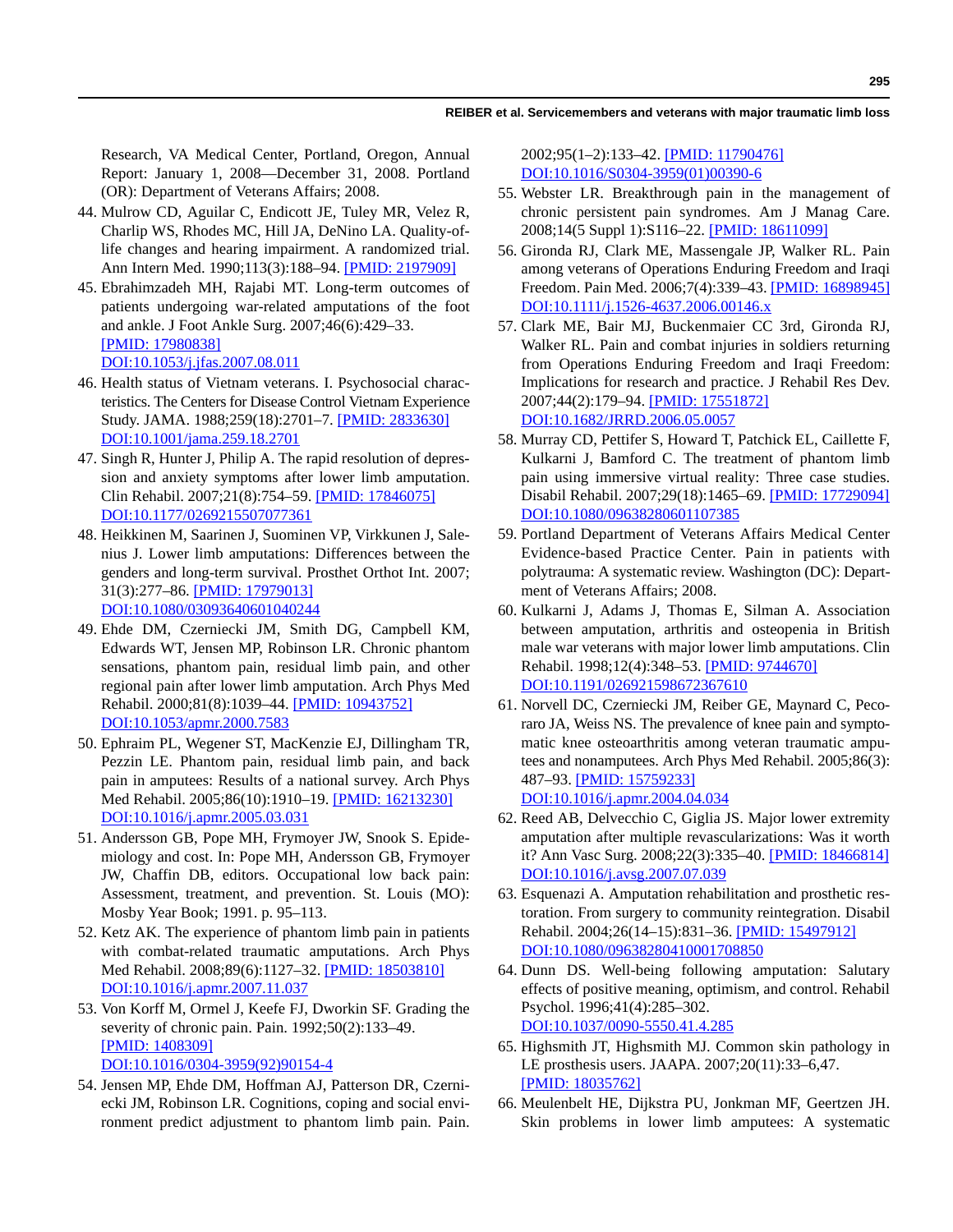review. Disabil Rehabil. 2006;28(10):603–8. [\[PMID: 16690571\]](http://www.ncbi.nlm.nih.gov/pubmed/16690571) [DOI:10.1080/09638280500277032](http://dx.doi.org/10.1080/09638280500277032)

- 67. Meulenbelt HE, Geertzen JH, Dijkstra PU, Jonkman MF. Skin problems in lower limb amputees: An overview by case reports. J Eur Acad Dermatol Venereol. 2007;21(2): 147–55. [\[PMID: 17243947\]](http://www.ncbi.nlm.nih.gov/pubmed/17243947) [DOI:10.1111/j.1468-3083.2006.01936.x](http://dx.doi.org/10.1111/j.1468-3083.2006.01936.x)
- 68. Bui KM, Raugi GJ, Nguyen VQ, Reiber G. Skin problems in people with lower limb loss: Literature review and proposed classification system. J Rehabil Res Dev. 2009; 46(9):1085–90.
- 69. Dillingham TR, Pezzin LE, MacKenzie EJ, Burgess AR. Use and satisfaction with prosthetic devices among persons with trauma-related amputations: A long-term outcome study. Am J Phys Med Rehabil. 2001;80(8):563–71. [\[PMID: 11475475\]](http://www.ncbi.nlm.nih.gov/pubmed/11475475) [DOI:10.1097/00002060-200108000-00003](http://dx.doi.org/10.1097/00002060-200108000-00003)
- 70. Terrio H, Brenner LA, Ivins BJ, Cho JM, Helmick K, Schwab K, Scally K, Bretthauer R, Warden D. Traumatic brain injury screening: Preliminary findings in a US Army Brigade Combat Team. J Head Trauma Rehabil. 2009;24(1): 14–23. [\[PMID: 19158592\]](http://www.ncbi.nlm.nih.gov/pubmed/19158592)

[DOI:10.1097/HTR.0b013e31819581d8](http://dx.doi.org/10.1097/HTR.0b013e31819581d8)

- 71. Hofmann SG, Litz BT, Weathers FW. Social anxiety, depression, and PTSD in Vietnam veterans. J Anxiety Disord. 2003;17(5):573–82. [\[PMID: 12941367\]](http://www.ncbi.nlm.nih.gov/pubmed/12941367) [DOI:10.1016/S0887-6185\(02\)00227-X](http://dx.doi.org/10.1016/S0887-6185%2802%2900227-X)
- 72. Spiro A 3rd, Hankin CS, Mansell D, Kazis LE. Posttraumatic stress disorder and health status: The veterans health study. J Ambul Care Manage. 2006;29(1):71–86. [\[PMID: 16340621\]](http://www.ncbi.nlm.nih.gov/pubmed/16340621)
- 73. Chan D, Cheadle AD, Reiber G, Unützer J, Chaney EF. Health care utilization and its costs for depressed veterans with and without comorbid PTSD symptoms. Psychiatr Serv. 2009;60(12):1612-17. [\[PMID: 19952151\]](http://www.ncbi.nlm.nih.gov/pubmed/19952151) [D](http://www.ncbi.nlm.nih.gov/pubmed/19952151)[OI:10.1176/appi.ps.60.12.1612](http://dx.doi.org/10.1176/appi.ps.60.12.1612)
- 74. Kessler LG , Burns BJ, Shapiro S, Tischler GL, George LK, Hough RL, Bodison D, Miller RH. Psychiatric diagnoses of medical service users: Evidence from the Epidemiologic Catchment Area Program. Am J Public Health. 1987;77(1): 18–24. [\[PMID: 3789231\]](http://www.ncbi.nlm.nih.gov/pubmed/3789231)
- 75. Marshall RP, Jorm AF, Grayson DA, O'Toole BI. Medicalcare costs associated with posttraumatic stress disorder in Vietnam veterans. Aust N Z J Psychiatry. 2000;34(6):954–62. [\[PMID: 11127625\]](http://www.ncbi.nlm.nih.gov/pubmed/11127625) [DOI:10.1080/000486700269](http://dx.doi.org/10.1080/000486700269)
- 76. Hoge CW, Castro CA, Messer SC, McGurk D, Cotting DI, Koffman RL. Combat duty in Iraq and Afghanistan, mental health problems, and barriers to care. N Engl J Med. 2004; 351(1):13–22. [\[PMID: 15229303\]](http://www.ncbi.nlm.nih.gov/pubmed/15229303) [DOI:10.1056/NEJMoa040603](http://dx.doi.org/10.1056/NEJMoa040603)
- 77. Davidson JR, Stein DJ, Shalev AY, Yehuda R. Posttraumatic stress disorder: Acquisition, recognition, course, and treatment. J Neuropsychiatry Clin Neurosci. 2004;16(2): 135–47. [\[PMID: 15260364\]](http://www.ncbi.nlm.nih.gov/pubmed/15260364) [DOI:10.1176/appi.neuropsych.16.2.135](http://dx.doi.org/10.1176/appi.neuropsych.16.2.135)
- 78. Carlson KF, Kehle S, Meis LA, Greer N, MacDonald R, Wilt TJ, Rutks IR. The assessment and treatment of individuals with history of traumatic brain injury and posttraumatic stress disorder: A systematic review of the evidence. Washington (DC): Department of Veterans Affairs; 2009.
- 79. Van der Linde H, Hofstad CJ, Geurts AC, Postema K, Geertzen JH, Van Limbeek J. A systematic literature review of the effect of different prosthetic components on human functioning with a lower-limb prosthesis. J Rehabil Res Dev. 2004;41(4):555–70. [\[PMID: 15558384\]](http://www.ncbi.nlm.nih.gov/pubmed/15558384) [D](http://www.ncbi.nlm.nih.gov/pubmed/15558384)[OI:10.1682/JRRD.2003.06.0102](http://dx.doi.org/10.1682/JRRD.2003.06.0102)
- 80. Legro MW, Reiber G, Del Aguila M, Ajax MJ, Boone DA, Larsen JA, Smith DG, Sangeorzan B. Issues of importance reported by persons with lower limb amputations and prostheses. J Rehabil Res Dev. 1999;36(3):155–63. [\[PMID: 10659798\]](http://www.ncbi.nlm.nih.gov/pubmed/10659798)
- 81. Hagberg K, Brånemark R, Hägg O. Questionnaire for persons with a transfemoral amputation (Q-TFA): Initial validity and reliability of a new outcome measure. J Rehabil Res Dev. 2004;41(5):695–706. [\[PMID: 15558399\]](http://www.ncbi.nlm.nih.gov/pubmed/15558399) [D](http://www.ncbi.nlm.nih.gov/pubmed/15558399)[OI:10.1682/JRRD.2003.11.0167](http://dx.doi.org/10.1682/JRRD.2003.11.0167)
- 82. Gauthier-Gagnon C, Grisé MC, Potvin D. Enabling factors related to prosthetic use by people with transtibial and transfemoral amputation. Arch Phys Med Rehabil. 1999; 80(6):706–13. [\[PMID: 10378500\]](http://www.ncbi.nlm.nih.gov/pubmed/10378500) [DOI:10.1016/S0003-9993\(99\)90177-6](http://dx.doi.org/10.1016/S0003-9993%2899%2990177-6)
- 83. Meatherall BL, Garrett MR, Kaufert J, Martin BD, Fricke MW, Arneja AS, Duerksen F, Koulack J, Fong HM, Simonsen JN, Nicolle LE, Trepman E, Embil JM. Disability and quality of life in Canadian aboriginal and non-aboriginal diabetic lower-extremity amputees. Arch Phys Med Rehabil. 2005;86(8):1594–1602. [\[PMID: 16084813\]](http://www.ncbi.nlm.nih.gov/pubmed/16084813) [D](http://www.ncbi.nlm.nih.gov/pubmed/16084813)[OI:10.1016/j.apmr.2004.11.026](http://dx.doi.org/10.1016/j.apmr.2004.11.026)
- 84. Laferrier JZ, McFarland LV, Boninger ML, Cooper RA, Reiber GE. Wheeled mobility: Factors influencing mobility and assistive technology in veterans and servicemembers with major traumatic limb loss from Vietnam war and OIF/ OEF conflicts. J Rehabil Res Dev. 2010;47(4):349–60.
- 85. Williams RM, Turner AP, Orendurff M, Segal AD, Klute GK, Pecoraro J, Czerniecki J. Does having a computerized prosthetic knee influence cognitive performance during amputee walking? Arch Phys Med Rehabil. 2006;87(7): 989–94. [\[PMID: 16813788\]](http://www.ncbi.nlm.nih.gov/pubmed/16813788) [DOI:10.1016/j.apmr.2006.03.006](http://dx.doi.org/10.1016/j.apmr.2006.03.006)
- 86. Nehler MR, Coll JR, Hiatt WR, Regensteiner JG , Schnickel GT, Klenke WA, Strecker PK, Anderson MW, Jones DN,